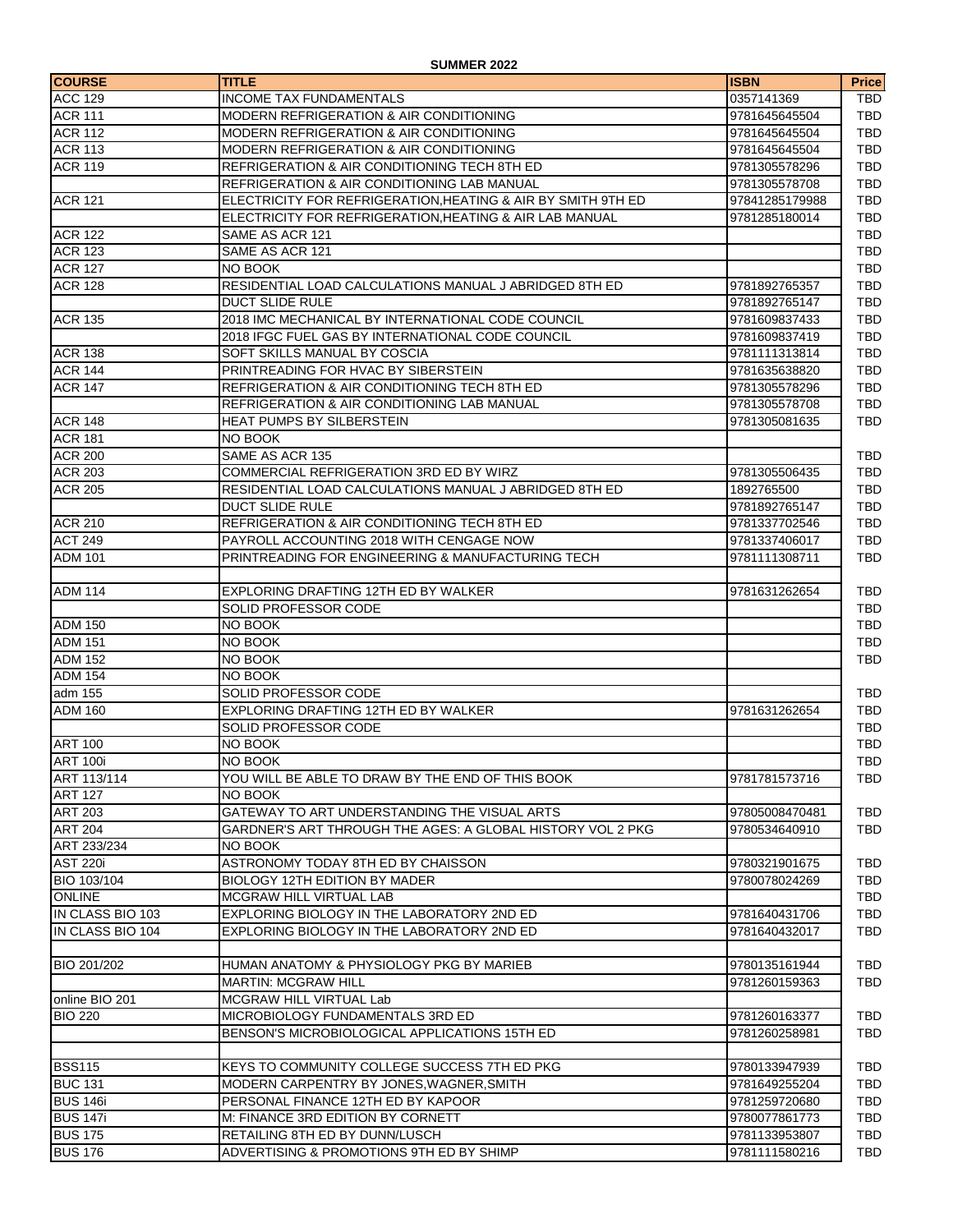| <b>BUS 177</b>      | FUNDAMENTALS OF SELLING 13 TH ED BY FUTRELL                  | 9780077861018 |
|---------------------|--------------------------------------------------------------|---------------|
| <b>BUS 178</b>      | PURCHASING AND SUPPLY MANAGEMENT 15TH ED                     | 9780078024092 |
| <b>BUS 186</b>      | SUPERVISORY MANAGEMANT 9TH ED BY MOSELY                      | 9781285063003 |
| <b>BUS 215</b>      | ESSENTIALS OF BUSINESS COM 11TH ED PKG                       | 9781337736350 |
| <b>BUS 241</b>      | ACCOUNTING 28TH ED PKG BY WARREN REEVES                      | 9780357499788 |
| <b>BUS 242</b>      | ACCOUNTING 28TH ED PKG BY WARREN REEVES                      | 9780357499788 |
|                     | HEALTHSOUTH: THE WAGON TO DISASTER BY BEAM                   | 9780979628481 |
| <b>BUS 245</b>      | QUICKBOOKS ONLINE FOR ACCOUNTING 5TH ED BY OWEN              | 9780357516539 |
| <b>BUS 246</b>      | QUICKBOOKS ONLINE FOR ACCOUNTING 5TH ED BY OWEN              | 9780357516539 |
| <b>BUS 248</b>      | MANAGERIAL ACCOUNTING WITH CENGAGE NOW PKG                   | ?             |
| <b>BUS 263/263i</b> | ESSENTIALS OF THE LEGAL ENVIRONMENT 5TH ED BY MILLER         | 9781305262676 |
| <b>BUS 271/272</b>  | ELEMENTARY STATISTICS USING THE TI 83/84 PLUS CALCULATOR PKG | 9780135192252 |
| <b>BUS 271/272i</b> | MYSTATLAB CODE ONLY                                          | 9780134869735 |
| <b>BUS 275</b>      | MANAGEMENT CHALLENGES FOR TOMORROW'S LEADERS                 |               |
|                     | <b>BY LEWIS</b>                                              | 9780324155570 |
| <b>BUS 276</b>      | MANAGING HUMAN RESOURCES 16TH EDITION BY BOHLANDER-SNELL     | 1111532826    |
| <b>BUS 279i</b>     |                                                              |               |
|                     | SMALL BUSINESS MANAGEMENT                                    | 9781308794693 |
| <b>BUS 285i</b>     | CONTEMPORARY MARKETING 17TH ED BY BOONE                      | 9781305718593 |
| <b>BUS 296</b>      | NO BOOK                                                      |               |
| <b>CAR 111</b>      | <b>NCCER CARPENTRY LEVEL 1</b>                               | 9780133402377 |
| <b>CAR 112</b>      | NO BOOK                                                      |               |
| <b>CAR 113</b>      |                                                              |               |
| <b>CAR 114</b>      | <b>NCCER CARPENTRY LEVEL 1</b>                               | 9780133402377 |
| <b>CAR 131</b>      | NO BOOK                                                      |               |
| <b>CHD 100</b>      | BEGINNING ESSENTIALS IN EARLY CHILDHOOD EDU 3RD EDITION      | 9781305619579 |
| <b>CHD 201i</b>     | UNDERSTANDING CHILD DEV 10TH ED W/MINDTAP BY CHARLESWORTH    | 9781337572279 |
| <b>CHD 202</b>      | CREATIVE ACTIVITIES AND CURRICULUM 11TH ED W/MINDTAP         | 9781337072014 |
| CHD 203             | EARLY EXPERIENCE IN LANGUAGE ARTS PKG BY MACHADO             | 9781305619562 |
| <b>CHD 204</b>      | EARLY EDUCATION CURRICULUM PKG BY BEAVER 6TH ED              | 9781337538848 |
| <b>CHD 205i</b>     | DEVOPMENTALY APPROPIATE PRACTICE PKG BY GESTWICKI 6TH ED     | 9781337572316 |
| <b>CHD 206</b>      | HEALTH, SAFETY & NUTRITION FOR THE YOUNG CHILD BY MAROTZ     | 9781305698062 |
| <b>CHD 208</b>      | ADMINSTRATION OF PROGRAMS FOR YOUNG CHILDREN 8TH ED          | 0495808989    |
| <b>CHD 209</b>      | INFANTS, TODDLERS AND CAREGIVERS 11TH ED BY GONZALES         | 9781259870460 |
| <b>CHD 210</b>      | THE EXCEPTIONAL CHILD W/MINDTAP                              | 9781337150033 |
|                     |                                                              |               |
| <b>CHD 211</b>      | NO BOOK                                                      |               |
| <b>CHD 211C</b>     | NO BOOK                                                      |               |
| <b>CHD 211D</b>     | NO BOOK                                                      |               |
| <b>CHD 211F</b>     | NO BOOK                                                      |               |
| <b>CHD 211G</b>     | NO BOOK                                                      |               |
| <b>CHD 211H</b>     | NO BOOK                                                      |               |
| CHD 212             | NO BOOK                                                      |               |
| <b>CHD 214</b>      | HOME, SCHOOL & COMMUNITY RELATIONS 9TH ED BY GESTWICKI       | 9781305814158 |
| CHD 215             | AN EARLY CHILDHOOD ED PORTFOLIO A REFLECTIVE APPROACH        | 9781111344337 |
|                     |                                                              |               |
| CHD 217             | MATH & SCIENCE FOR YOUNG CHILDREN 8TH ED W/MINDTAP           | 9781305814165 |
| <b>CHD 220</b>      | PARENTING TODAY'S CHILD PKG                                  | 9781337538923 |
| <b>CHD 221</b>      | FAMILIES, SCHOOLS & COMMUNITIES BY COUCHENOUR                | 1133938949    |
| <b>CHD 224</b>      | CARING FOR SCHOOLAGE CHILDREN BY CLICK 6TH ED                | 1111298130    |
| CHM 104/105         | GENERAL, ORGANIC & BIOLOGIC CHEMISTRY CODE                   | 9781264247899 |
| <b>CHM 111</b>      | <b>BURDGE CONNECT ACCESS CARD</b>                            | 9781265478018 |
| <b>CHM 112</b>      | <b>BURDGE CONNECT ACCESS CARD</b>                            | 9781265478018 |
|                     |                                                              |               |
| CHM 221/222         | ORGANIC CHEMISTRY 9TH ED BY CAREY                            | 9780073402741 |
|                     |                                                              |               |
|                     | CHEM 101 ORGANIC CODE                                        |               |
| CIS 110             | PROGRAMMING LOGIC AND DESIGN 5TH ED BY FARRELL               | 9781337274623 |
| <b>CIS 113i</b>     | MICROSOFT EXCEL 2013 COMPREHENSIVE                           | 9781285168432 |
| CIS 146/146i        | MICROSOFT OFFICE 365 OFFICE 2019 INTRODUCTORY                |               |
| CIS 147/147i        | MICROSOFT OFFICE 2013 ADVANCED                               | 9781285166230 |
| <b>CIS 120</b>      | NO BOOK                                                      |               |
| <b>CIS 121</b>      | NO BOOK                                                      |               |
| <b>CIS 122</b>      | NO BOOK                                                      |               |
| <b>CIS 123</b>      | NO BOOK                                                      |               |
| <b>CIS 124</b>      | NO BOOK                                                      |               |
| <b>CIS 149</b>      | DISCOVERING COMPUTERS 2018                                   | 9781337285100 |
|                     |                                                              |               |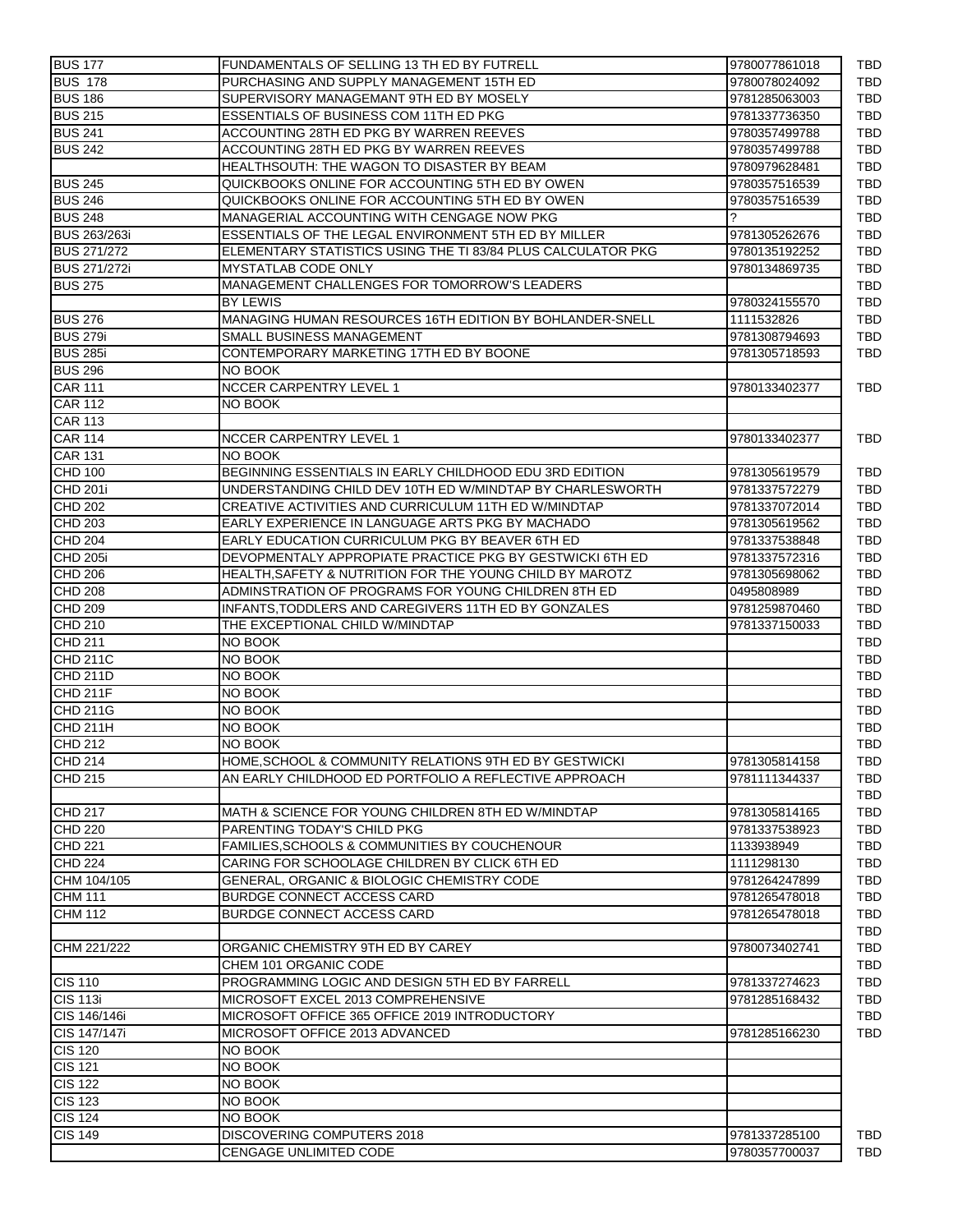| <b>CIS 150</b>  | FARRELL'S PROGRAMMING LOGIC & DESING 9TH ED                    | 9781337274623 |
|-----------------|----------------------------------------------------------------|---------------|
| <b>CIS 151</b>  | MINDTAP MEDIA ARTS & DESIGN BY READING                         | 9781337113496 |
| $CIS$ 157       | NO BOOK                                                        |               |
| <b>CIS 160</b>  | EXPLORING MULTIMEDIA FOR DESIGNERS BY VILLALOBOS               | 1418001031    |
| <b>CIS 171i</b> | LINUX CODE                                                     |               |
| <b>CIS 172i</b> | LINUX CODE                                                     |               |
| <b>CIS 199</b>  | NETWORK PLUS GUIDE TO NETWORKS PKG                             | 9781337600378 |
| <b>CIS 202</b>  | <b>NO BOOK</b>                                                 |               |
| <b>CIS 207i</b> | HTML AND XHTML 6TH ED BY CAREY                                 | 9781305946224 |
| <b>CIS 208</b>  | HTML AND XHTML 6TH ED BY CAREY                                 | 9781305946224 |
| <b>CIS 209i</b> |                                                                |               |
| <b>CIS 211</b>  | PRINCIPLES OF INFORMATION SECURITY 7TH ED PKG                  | 9780357710777 |
| <b>CIS 212</b>  | MICROSOFT VISUAL BASIC 2017 WITH MINDTAP                       | 9781337102117 |
| CIS 214         | KALI LINUX PENETRATOR TESTING BIBLE                            | 9781119719083 |
|                 |                                                                |               |
| <b>CIS 220</b>  | <b>COURSE MATERIAL FROM CLASS</b>                              |               |
| <b>CIS 223</b>  | INTRODUCING AUTODESK MAYA 2012 BY DERAKHSHANI                  | 9780470900215 |
| <b>CIS 224</b>  | INTRODUCING AUTODESK MAYA 2012 BY DERAKHSHANI                  | 9780470900215 |
| <b>CIS 227</b>  | <b>NO BOOK</b>                                                 |               |
| <b>CIS 246</b>  | HANDS ON ETHICAL HACKING AND NETWORK DEFENSE 3RD ED BY SIMPSON | 9781285454610 |
| <b>CIS 251</b>  | C++ FOR ENGINEERS AND SCIENTISTS BY BRONSON                    | 9781133187844 |
| <b>CIS 268</b>  | COMP TIA A+ GUIDE TO IT TECH SUPORT PKG                        | 9780357012857 |
|                 |                                                                |               |
| <b>CIS 269</b>  | COMP TIA A+ GUIDE TO IT TECH SUPORT PKG                        | 9780357012857 |
|                 |                                                                |               |
| <b>CIS 270</b>  | NO BOOK                                                        |               |
| CIS 271         | NO BOOK                                                        |               |
| <b>CIS 273</b>  | GUIDE TO NETWORKING ESSENTIALS 5TH ED BY TOMSHO                | 1418837180    |
| <b>CIS 276</b>  | HANDS ON MICROSOFT WINDOWS SERVER 2019 PKG                     |               |
|                 |                                                                | 9780357477519 |
| <b>CIS 280</b>  | COMPTIA SECURITY + GUIDE TO NETWORK SECURITY PKG               | 9780357424414 |
| <b>CIS 282</b>  | GUIDE TO COMPUTER FORENSICS & INVESTIGATIONS 6TH ED PKG        | 9781337757096 |
| <b>CIS 285</b>  | A FIRST BOOK OF C++ FROM HERE TO THERE 4TH ED BY BRONSON       | 1111531005    |
| <b>CIS 288</b>  | NO BOOK                                                        |               |
| <b>CIS 296</b>  | NO BOOK                                                        |               |
| <b>CMT 208</b>  | CONSTRUCTION MANAGEMENT 5TH ED BY HALPIN                       | 9781119256809 |
| <b>CNC 158</b>  | NO BOOK                                                        |               |
| <b>CNC 160</b>  | NO BOOK                                                        |               |
| <b>CNC 232</b>  | NO BOOK                                                        |               |
| <b>COS 111</b>  | MILADY TEXTBOOK BUNDLE                                         | 9781305714472 |
| <b>COS 112</b>  |                                                                |               |
| <b>COS 113</b>  |                                                                |               |
| <b>COS 114</b>  |                                                                |               |
|                 |                                                                |               |
| <b>COS 117</b>  |                                                                |               |
| <b>COS 121</b>  |                                                                |               |
| <b>COS 122</b>  |                                                                |               |
| <b>COS 123</b>  |                                                                |               |
| COS 127         | MILADY'S ADVANCED ESTHETICS BUNDLE                             | 9781305415133 |
| <b>COS 131</b>  |                                                                |               |
| <b>COS 132</b>  |                                                                |               |
| <b>COS 133</b>  |                                                                |               |
| <b>COS 143</b>  |                                                                |               |
| <b>COS 144</b>  |                                                                |               |
| COS 151         | MILADY'S NAIL TECHNOLOGY BUNDLE BY MILDAY                      | 1428344373    |
| COS152          |                                                                |               |
|                 |                                                                |               |
| <b>COS 167</b>  | NO BOOK                                                        |               |
| <b>COS 181</b>  | NO BOOK                                                        |               |
| <b>COS 182</b>  | NO BOOK                                                        |               |
| <b>COS 190</b>  | NO BOOK                                                        |               |
| CRJ 100/100i    | THE AMERICAN SYSTEM OF CRIMINAL JUSTICE 15TH ED BY COLE        | 9781305633742 |
| CRJ 110/110i    | INTRO TO POLICING 8TH ED BY DEMPSEY                            | 9781285862736 |
| <b>CRJ 116</b>  | NO BOOK                                                        |               |
| CRJ140/140i     | CRIMINAL LAW 12TH EDITION BY GARDNER                           | 1285458419    |
| CRJ 146/146i    | CRIMINAL EVIDDENCE 9TH ED                                      | 9781285459004 |
|                 |                                                                |               |
| <b>CRJ 150i</b> | AMERICAN CORRECTIONS 11TH ED BY CLEAR/COLE                     | 9781305093300 |
| <b>CRJ 160</b>  | INTRO TO PRIVATE SECURITY 2ND ED BY DEMPSEY                    | 0495809853    |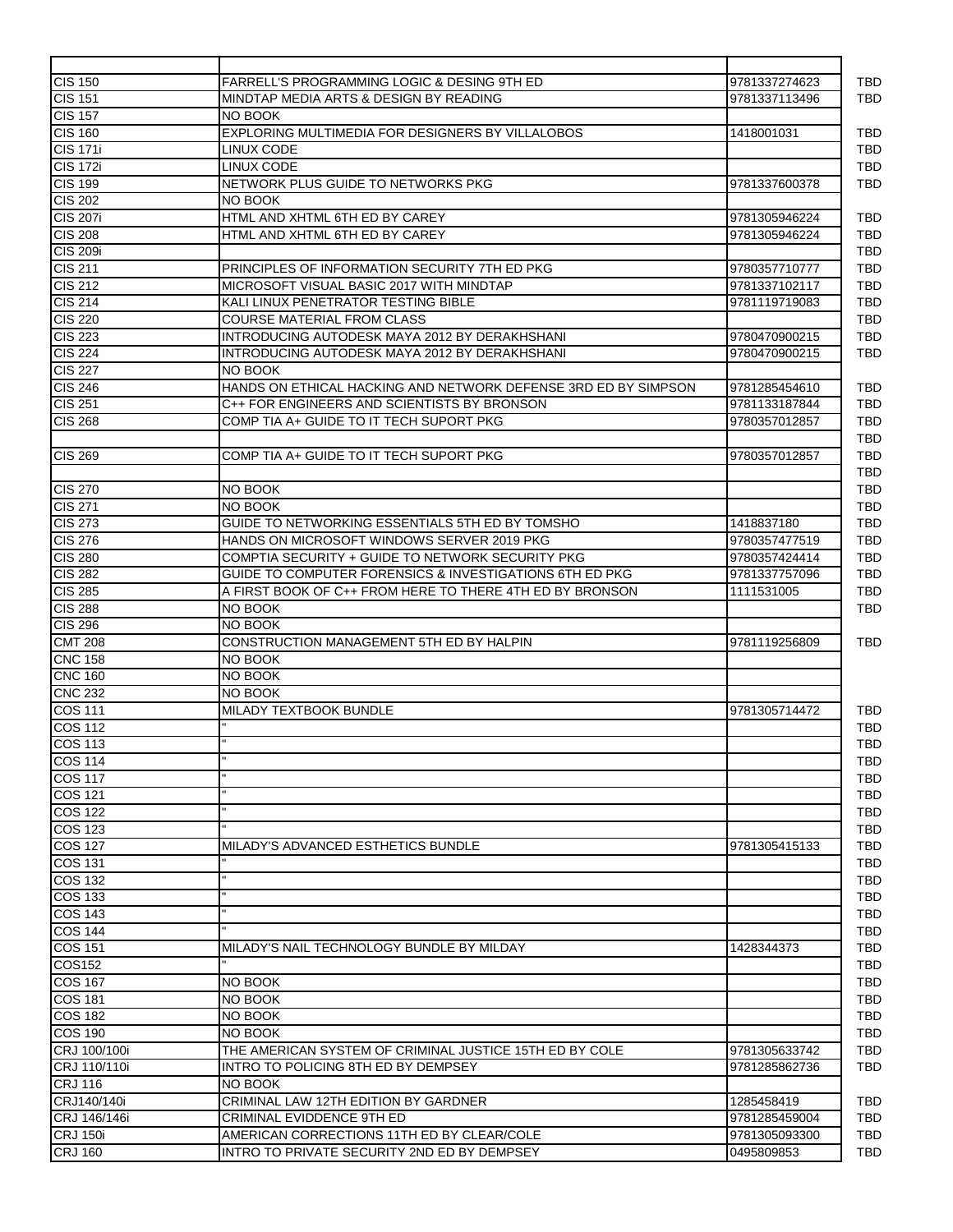| <b>CRJ 208i</b> | <b>CRIMINOLOGY 11TH ED BY SIEGEL</b>                               | 9780495912460 |
|-----------------|--------------------------------------------------------------------|---------------|
| <b>CRJ 209</b>  | JUVENILE JUSTICE 6TH ED BY HESS                                    | 9781133049623 |
| <b>CRJ 219</b>  | ON COMBAT                                                          | 9780609606131 |
|                 | TEACHING OUR KIDS TO KILL                                          | 9780964920545 |
| <b>CRJ 227</b>  | PRACTICAL HOMICIDE INVESTIGATION 4TH ED BY GEBERTH                 | 0849333032    |
| <b>CRJ 230</b>  | CRIMINALISTICS: AN INTRO TO FORENSIC SCIENCE 11TH ED BY SAFERSTEIN | 0133458822    |
| <b>CRJ 238</b>  | CRIMINAL INVESTIGATION BY HESS 10TH ED                             | 1133018920    |
| <b>CRJ 280</b>  | JUMP STARTING YOUR CAREER AN INTERNSHIP GUIDE FOR CRIMINAL JUSTICE |               |
|                 | <b>BY TAYLOR</b>                                                   | 0131175777    |
| <b>CRJ 290</b>  | NO BOOK                                                            |               |
| <b>DDT 104</b>  | SOLID PROFESSOR CODE                                               |               |
|                 | EXPLORING DRAFTING 12 EDITION BY WALKER                            | 9781631262654 |
|                 | PRINTREADING FOR ENGINEERING & MANUFACTURING TECH BY MADSEN        | 9781111308711 |
| <b>DDT 114</b>  | BASIC BLUEPRINT READING & SKETCHING BY OLIVO 9TH ED                | 9781435483781 |
| <b>DDT 111</b>  |                                                                    |               |
|                 | NO BOOK                                                            |               |
| <b>DDT 113</b>  | MACHINE TRADES PRINTREADING 3RD ED BY PROCTOR                      | 9780826918819 |
| <b>DDT 115</b>  | MACHINE TRADES PRINTREADING 3RD ED BY PROCTOR                      | 0826918816    |
| DDT 116/116i    | PRINTREADING FOR RESIDENTIAL CONSTRUCTION                          | 9780826904782 |
| <b>DDT 117</b>  | PRINTREADING FOR ENGINEERING & MANUFACTURING TECH BY MADSEN        | 9781111308711 |
| <b>DDT 118</b>  | ELECTRONICS DRAFTING BY FROSTAD                                    | 9781605253480 |
| <b>DDT 122</b>  | TECHNICAL DRAWING WITH ENGINEERING GRAPHICS 14TH ED BY GIESCECKE   | 0135090490    |
| <b>DDT 124</b>  | EXPLORING DRAFTING 12 EDITION BY WALKER                            | 9781631262654 |
|                 | SOLID PROFESSOR CODE                                               |               |
|                 | PRINTREADING FOR ENGINEERING & MANUFACTURING TECH BY MADSEN        | 9781111308711 |
| <b>DDT 127</b>  | SOLID PROFESSOR CODE                                               |               |
| <b>DDT 128</b>  | SOLID PROFESSOR CODE                                               |               |
| <b>DDT 132</b>  | DRAFTING & DESIGN FOR ARCHITECTURE 9TH ED BY WALLACH               | 1111128138    |
| <b>DDT 133</b>  | LANDSCAPE SURVEYING BY FIELD                                       | 1401809618    |
| <b>DDT 144</b>  | SOLID PROFESSOR CODE                                               |               |
|                 |                                                                    |               |
|                 | EXPLORING DRAFTING 12 EDITION BY WALKER                            | 9781631262654 |
|                 |                                                                    |               |
| <b>DDT 191</b>  | NO BOOK                                                            |               |
| <b>DDT 193</b>  | NO BOOK                                                            |               |
| DDT 212/222     | DRAFTING & DESIGN FOR ARCHITECTURE 8TH ED BY WALLACH               | 1401879950    |
| <b>DDT 220</b>  | SOLID PROFESSOR CODE                                               |               |
|                 | PRINTREADING FOR ENGINEERING & MANUFACTURING TECH BY MADSEN        | 9781111308711 |
| <b>DDT 225</b>  | STRUCTURAL STEEL DRAFTING & DESIGN 2ND ED BY MACLAUGHLIN           | 9781401890322 |
| <b>DDT 228</b>  | AUTOCAD CIVIL 3D 2010                                              | 9780135071663 |
| <b>DDT 231</b>  | <b>SOLID PROFESSOR CODE</b>                                        |               |
| DDT 212/222     | DRAFTING & DESIGN FOR ARCHITECTURE 8TH ED BY WALLACH               | 1401879950    |
| <b>DDT 213</b>  | CIVIL DRAFTING TECHNOLOGY 6TH ED BY MADSEN                         | 0135000688    |
|                 |                                                                    |               |
| <b>DDT 225</b>  | STRUCTURAL STEEL BY MACLAUGHLIN                                    | 1401890326    |
| <b>DDT 233</b>  | SOLID PROFESSOR CODE                                               |               |
| <b>DDT 236</b>  | NO BOOK                                                            |               |
| <b>DDT 237</b>  | NO BOOK                                                            |               |
| <b>DDT 239J</b> | <b>PRACTICAL MATH 3RD ED</b>                                       | 9780826922489 |
| <b>DDT 260</b>  | NO BOOK                                                            | 9781305299863 |
| <b>DEM 124</b>  | NO BOOK                                                            |               |
| ECO 231/231i    | PRIN OF MACROECONOMICS SOFTWARE + EBOOK                            | 9781642772784 |
| ECO 232/232i    | PRIN OF MICROECONOMICS SOFTWARE+EBOOK                              | 9781946158956 |
| <b>EGR 101</b>  | PRINCIPLES OF ENGINEERING 1ST ED BY HANDLEY, MARSHALL, COON        | 1435428366    |
| <b>EMP 191i</b> |                                                                    |               |
| EMP 192/193     |                                                                    |               |
| <b>EMP 194</b>  |                                                                    |               |
|                 |                                                                    |               |
|                 |                                                                    |               |
|                 |                                                                    |               |
|                 |                                                                    |               |
| <b>EMP 196</b>  |                                                                    |               |
| <b>EMP 197</b>  |                                                                    |               |
| <b>EMP 198</b>  |                                                                    |               |
| <b>EMP 199</b>  |                                                                    |               |
| <b>EMP 201</b>  |                                                                    |               |
| <b>EMP 202</b>  |                                                                    |               |
| <b>EMP 203</b>  |                                                                    |               |
| <b>EMP 205</b>  |                                                                    |               |
|                 |                                                                    |               |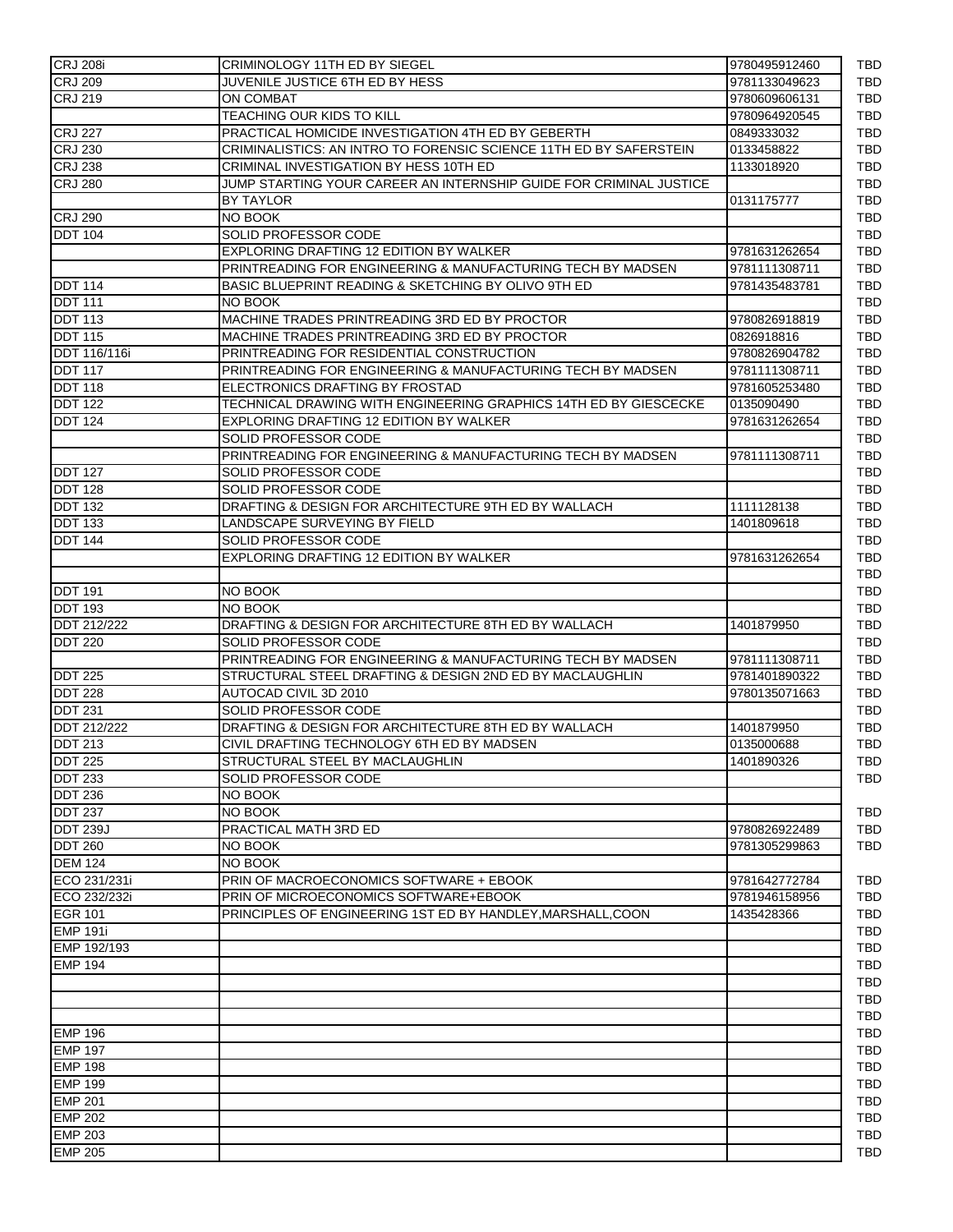| <b>EMS 100i</b><br><b>BLS HEARTCODE</b><br><b>EMS 101i</b><br><b>BLS HEARTCODE</b><br><b>EMS 103</b><br>HEARTSAVER FIRST AID CPR AED BOOK AND CODE<br>15-1403<br><b>EMS 106i</b><br>ESSENTIAL MEDICAL TERMINOLOGY PKG 5TH ED BY STANFIELD<br>9781284142211<br><b>EMS 105</b><br>EMERGENCY MEDICAL RESPONDER PKG<br><b>EMS 106i</b><br>ESSENTIAL MEDICAL TERMINOLOGY PKG 5TH ED BY STANFIELD<br>9781284142211<br><b>EMS 107</b><br><b>EVOC</b><br><b>EMS 108I</b><br>PEOPLE CARE:PERSPECTIVES & PRACTICES 3RD ED BY TOM DICK<br>9781893446144<br><b>EMS 113</b><br>BASIC INFECTION CONTROL FOR HEALTH CARE PROVIDERS<br><b>BY KENNAMER</b><br>141801978X<br><b>EMS 118</b><br>EMERGENCY CARE AND TRANSPORTATION PKG<br>9781284227192<br>ALABAMA EMS PROTOCOLS<br><b>EMS 119</b><br>NO BOOK<br><b>EMS 120</b><br>VEHICLE RESCUE AND EXTRICATION<br>9781284042177<br><b>EMS 125</b><br>ON ROPE 2ND ED BY SMITH<br>1879961059<br><b>EMS 126</b><br>ON ROPE 2ND ED BY SMITH<br>1879961059<br>TECHNICAL RESCUE RIGGERS GUIDE 2ND ED BY LIPKE<br><b>EMS 155</b><br>ADVANCED EMERGENCY CARE & TRANS OF SICK AND INJURED WITH CODE<br>9781284123012<br>ALABAMA EMS PROTOCOLS<br><b>EMS 156</b><br>NO BOOK<br><b>EMS 189</b><br>ANATOMY & PHYSIOLOGY FOR THE PREHOSPITAL PROVIDER 2ND ED<br>9781449642303<br><b>EMS 234</b><br>FIRE OFFICER'S GUIDE TO MANGAGEMENT AND LEADERSHIPR<br><b>EMS 240</b><br>PARAMEDIC 1 BUNDLE<br><b>EMS 241</b><br>PARAMEDIC 1 BUNDLE<br>9781284236125<br><b>RCAT BUNDLE</b><br><b>EMS 242</b><br>PARAMEDIC 1 BUNDLE<br>9781284236125<br><b>EMS 243</b><br>PARAMEDIC 1 BUNDLE<br>9781284236125<br><b>EMS 244</b><br>PARAMEDIC 1 BUNDLE<br>9781284236125<br><b>EMS 245</b><br>PARAMEDIC 2 BUNDLE<br>12 LEAD ECG<br><b>EMS 246</b><br>PARAMEDIC 2 BUNDLE<br>9781284208948<br><b>EMS 247</b><br>PARAMEDIC 2 BUNDLE<br>9781284208948<br><b>EMS 248</b><br>PARAMEDIC 2 BUNDLE<br>9781284208948<br><b>EMS 253</b><br>PARAMEDIC 2 BUNDLE<br>9781284208948<br><b>ACLS HEART CODE</b><br>PALS HEART CODE<br><b>EMS 254</b><br>SHOULD ALREADY HAVE<br><b>EMS 255</b><br>SHOULD ALREADY HAVE<br><b>EMS 256</b><br>SHOULD ALREADY HAVE<br><b>EMS 257</b><br>PARAMEDIC 1 BUNDLE<br><b>EMS 266</b><br>HEARTCODE ACLS 2010 PART 1 BY AHA<br>90-1405<br><b>EMS 269</b><br>HEARTCODE PALS PRE-PAID CD BY AHA<br>80-1525<br><b>ENG 080</b><br>NO BOOK<br><b>ENG 92</b><br><b>COMMON PLACES 2ND ED</b><br>9781260105421<br><b>ENG 93</b><br><b>COMMON PLACES 2ND ED</b><br>9781260105421<br><b>ENG 99</b><br>SAME AS ENG 101<br><b>ENG 100</b><br>TECHNICAL COMMUNICATIONS 12TH ED BY MARKEL/SELBER<br>9781319058616<br><b>ENG 101</b><br>THE LITTLE SEAGULL HANDBOOK WITH EXERCISES 4TH ED<br>9780393877946<br>STEPS TO WRITING WELL<br>ENG 102/102i<br>COMPACT LITERATURE:READING,REACTING,WRITING<br><b>ENG 130</b><br>TECHNICAL COMMUNICAITON BY MARKEL<br>0312485972 | EMP 206/207 |                |
|---------------------------------------------------------------------------------------------------------------------------------------------------------------------------------------------------------------------------------------------------------------------------------------------------------------------------------------------------------------------------------------------------------------------------------------------------------------------------------------------------------------------------------------------------------------------------------------------------------------------------------------------------------------------------------------------------------------------------------------------------------------------------------------------------------------------------------------------------------------------------------------------------------------------------------------------------------------------------------------------------------------------------------------------------------------------------------------------------------------------------------------------------------------------------------------------------------------------------------------------------------------------------------------------------------------------------------------------------------------------------------------------------------------------------------------------------------------------------------------------------------------------------------------------------------------------------------------------------------------------------------------------------------------------------------------------------------------------------------------------------------------------------------------------------------------------------------------------------------------------------------------------------------------------------------------------------------------------------------------------------------------------------------------------------------------------------------------------------------------------------------------------------------------------------------------------------------------------------------------------------------------------------------------------------------------------------------------------------------------------------------------------------------------------------------------------------------------------------------------------------------------------------------------------------------------------------------------------------------------------------------------------------------------------------------------------------------------------------------------------------------------------------------------------------------------------------------------------------------------------------|-------------|----------------|
|                                                                                                                                                                                                                                                                                                                                                                                                                                                                                                                                                                                                                                                                                                                                                                                                                                                                                                                                                                                                                                                                                                                                                                                                                                                                                                                                                                                                                                                                                                                                                                                                                                                                                                                                                                                                                                                                                                                                                                                                                                                                                                                                                                                                                                                                                                                                                                                                                                                                                                                                                                                                                                                                                                                                                                                                                                                                           |             |                |
|                                                                                                                                                                                                                                                                                                                                                                                                                                                                                                                                                                                                                                                                                                                                                                                                                                                                                                                                                                                                                                                                                                                                                                                                                                                                                                                                                                                                                                                                                                                                                                                                                                                                                                                                                                                                                                                                                                                                                                                                                                                                                                                                                                                                                                                                                                                                                                                                                                                                                                                                                                                                                                                                                                                                                                                                                                                                           |             |                |
|                                                                                                                                                                                                                                                                                                                                                                                                                                                                                                                                                                                                                                                                                                                                                                                                                                                                                                                                                                                                                                                                                                                                                                                                                                                                                                                                                                                                                                                                                                                                                                                                                                                                                                                                                                                                                                                                                                                                                                                                                                                                                                                                                                                                                                                                                                                                                                                                                                                                                                                                                                                                                                                                                                                                                                                                                                                                           |             |                |
|                                                                                                                                                                                                                                                                                                                                                                                                                                                                                                                                                                                                                                                                                                                                                                                                                                                                                                                                                                                                                                                                                                                                                                                                                                                                                                                                                                                                                                                                                                                                                                                                                                                                                                                                                                                                                                                                                                                                                                                                                                                                                                                                                                                                                                                                                                                                                                                                                                                                                                                                                                                                                                                                                                                                                                                                                                                                           |             |                |
|                                                                                                                                                                                                                                                                                                                                                                                                                                                                                                                                                                                                                                                                                                                                                                                                                                                                                                                                                                                                                                                                                                                                                                                                                                                                                                                                                                                                                                                                                                                                                                                                                                                                                                                                                                                                                                                                                                                                                                                                                                                                                                                                                                                                                                                                                                                                                                                                                                                                                                                                                                                                                                                                                                                                                                                                                                                                           |             | 9781284230789  |
|                                                                                                                                                                                                                                                                                                                                                                                                                                                                                                                                                                                                                                                                                                                                                                                                                                                                                                                                                                                                                                                                                                                                                                                                                                                                                                                                                                                                                                                                                                                                                                                                                                                                                                                                                                                                                                                                                                                                                                                                                                                                                                                                                                                                                                                                                                                                                                                                                                                                                                                                                                                                                                                                                                                                                                                                                                                                           |             |                |
|                                                                                                                                                                                                                                                                                                                                                                                                                                                                                                                                                                                                                                                                                                                                                                                                                                                                                                                                                                                                                                                                                                                                                                                                                                                                                                                                                                                                                                                                                                                                                                                                                                                                                                                                                                                                                                                                                                                                                                                                                                                                                                                                                                                                                                                                                                                                                                                                                                                                                                                                                                                                                                                                                                                                                                                                                                                                           |             |                |
|                                                                                                                                                                                                                                                                                                                                                                                                                                                                                                                                                                                                                                                                                                                                                                                                                                                                                                                                                                                                                                                                                                                                                                                                                                                                                                                                                                                                                                                                                                                                                                                                                                                                                                                                                                                                                                                                                                                                                                                                                                                                                                                                                                                                                                                                                                                                                                                                                                                                                                                                                                                                                                                                                                                                                                                                                                                                           |             |                |
|                                                                                                                                                                                                                                                                                                                                                                                                                                                                                                                                                                                                                                                                                                                                                                                                                                                                                                                                                                                                                                                                                                                                                                                                                                                                                                                                                                                                                                                                                                                                                                                                                                                                                                                                                                                                                                                                                                                                                                                                                                                                                                                                                                                                                                                                                                                                                                                                                                                                                                                                                                                                                                                                                                                                                                                                                                                                           |             |                |
|                                                                                                                                                                                                                                                                                                                                                                                                                                                                                                                                                                                                                                                                                                                                                                                                                                                                                                                                                                                                                                                                                                                                                                                                                                                                                                                                                                                                                                                                                                                                                                                                                                                                                                                                                                                                                                                                                                                                                                                                                                                                                                                                                                                                                                                                                                                                                                                                                                                                                                                                                                                                                                                                                                                                                                                                                                                                           |             |                |
|                                                                                                                                                                                                                                                                                                                                                                                                                                                                                                                                                                                                                                                                                                                                                                                                                                                                                                                                                                                                                                                                                                                                                                                                                                                                                                                                                                                                                                                                                                                                                                                                                                                                                                                                                                                                                                                                                                                                                                                                                                                                                                                                                                                                                                                                                                                                                                                                                                                                                                                                                                                                                                                                                                                                                                                                                                                                           |             |                |
|                                                                                                                                                                                                                                                                                                                                                                                                                                                                                                                                                                                                                                                                                                                                                                                                                                                                                                                                                                                                                                                                                                                                                                                                                                                                                                                                                                                                                                                                                                                                                                                                                                                                                                                                                                                                                                                                                                                                                                                                                                                                                                                                                                                                                                                                                                                                                                                                                                                                                                                                                                                                                                                                                                                                                                                                                                                                           |             |                |
|                                                                                                                                                                                                                                                                                                                                                                                                                                                                                                                                                                                                                                                                                                                                                                                                                                                                                                                                                                                                                                                                                                                                                                                                                                                                                                                                                                                                                                                                                                                                                                                                                                                                                                                                                                                                                                                                                                                                                                                                                                                                                                                                                                                                                                                                                                                                                                                                                                                                                                                                                                                                                                                                                                                                                                                                                                                                           |             |                |
|                                                                                                                                                                                                                                                                                                                                                                                                                                                                                                                                                                                                                                                                                                                                                                                                                                                                                                                                                                                                                                                                                                                                                                                                                                                                                                                                                                                                                                                                                                                                                                                                                                                                                                                                                                                                                                                                                                                                                                                                                                                                                                                                                                                                                                                                                                                                                                                                                                                                                                                                                                                                                                                                                                                                                                                                                                                                           |             |                |
|                                                                                                                                                                                                                                                                                                                                                                                                                                                                                                                                                                                                                                                                                                                                                                                                                                                                                                                                                                                                                                                                                                                                                                                                                                                                                                                                                                                                                                                                                                                                                                                                                                                                                                                                                                                                                                                                                                                                                                                                                                                                                                                                                                                                                                                                                                                                                                                                                                                                                                                                                                                                                                                                                                                                                                                                                                                                           |             |                |
|                                                                                                                                                                                                                                                                                                                                                                                                                                                                                                                                                                                                                                                                                                                                                                                                                                                                                                                                                                                                                                                                                                                                                                                                                                                                                                                                                                                                                                                                                                                                                                                                                                                                                                                                                                                                                                                                                                                                                                                                                                                                                                                                                                                                                                                                                                                                                                                                                                                                                                                                                                                                                                                                                                                                                                                                                                                                           |             |                |
|                                                                                                                                                                                                                                                                                                                                                                                                                                                                                                                                                                                                                                                                                                                                                                                                                                                                                                                                                                                                                                                                                                                                                                                                                                                                                                                                                                                                                                                                                                                                                                                                                                                                                                                                                                                                                                                                                                                                                                                                                                                                                                                                                                                                                                                                                                                                                                                                                                                                                                                                                                                                                                                                                                                                                                                                                                                                           |             |                |
|                                                                                                                                                                                                                                                                                                                                                                                                                                                                                                                                                                                                                                                                                                                                                                                                                                                                                                                                                                                                                                                                                                                                                                                                                                                                                                                                                                                                                                                                                                                                                                                                                                                                                                                                                                                                                                                                                                                                                                                                                                                                                                                                                                                                                                                                                                                                                                                                                                                                                                                                                                                                                                                                                                                                                                                                                                                                           |             | 9780966577709  |
|                                                                                                                                                                                                                                                                                                                                                                                                                                                                                                                                                                                                                                                                                                                                                                                                                                                                                                                                                                                                                                                                                                                                                                                                                                                                                                                                                                                                                                                                                                                                                                                                                                                                                                                                                                                                                                                                                                                                                                                                                                                                                                                                                                                                                                                                                                                                                                                                                                                                                                                                                                                                                                                                                                                                                                                                                                                                           |             |                |
|                                                                                                                                                                                                                                                                                                                                                                                                                                                                                                                                                                                                                                                                                                                                                                                                                                                                                                                                                                                                                                                                                                                                                                                                                                                                                                                                                                                                                                                                                                                                                                                                                                                                                                                                                                                                                                                                                                                                                                                                                                                                                                                                                                                                                                                                                                                                                                                                                                                                                                                                                                                                                                                                                                                                                                                                                                                                           |             |                |
|                                                                                                                                                                                                                                                                                                                                                                                                                                                                                                                                                                                                                                                                                                                                                                                                                                                                                                                                                                                                                                                                                                                                                                                                                                                                                                                                                                                                                                                                                                                                                                                                                                                                                                                                                                                                                                                                                                                                                                                                                                                                                                                                                                                                                                                                                                                                                                                                                                                                                                                                                                                                                                                                                                                                                                                                                                                                           |             |                |
|                                                                                                                                                                                                                                                                                                                                                                                                                                                                                                                                                                                                                                                                                                                                                                                                                                                                                                                                                                                                                                                                                                                                                                                                                                                                                                                                                                                                                                                                                                                                                                                                                                                                                                                                                                                                                                                                                                                                                                                                                                                                                                                                                                                                                                                                                                                                                                                                                                                                                                                                                                                                                                                                                                                                                                                                                                                                           |             |                |
|                                                                                                                                                                                                                                                                                                                                                                                                                                                                                                                                                                                                                                                                                                                                                                                                                                                                                                                                                                                                                                                                                                                                                                                                                                                                                                                                                                                                                                                                                                                                                                                                                                                                                                                                                                                                                                                                                                                                                                                                                                                                                                                                                                                                                                                                                                                                                                                                                                                                                                                                                                                                                                                                                                                                                                                                                                                                           |             |                |
|                                                                                                                                                                                                                                                                                                                                                                                                                                                                                                                                                                                                                                                                                                                                                                                                                                                                                                                                                                                                                                                                                                                                                                                                                                                                                                                                                                                                                                                                                                                                                                                                                                                                                                                                                                                                                                                                                                                                                                                                                                                                                                                                                                                                                                                                                                                                                                                                                                                                                                                                                                                                                                                                                                                                                                                                                                                                           |             | 9781449641788  |
|                                                                                                                                                                                                                                                                                                                                                                                                                                                                                                                                                                                                                                                                                                                                                                                                                                                                                                                                                                                                                                                                                                                                                                                                                                                                                                                                                                                                                                                                                                                                                                                                                                                                                                                                                                                                                                                                                                                                                                                                                                                                                                                                                                                                                                                                                                                                                                                                                                                                                                                                                                                                                                                                                                                                                                                                                                                                           |             | 9781284236125  |
|                                                                                                                                                                                                                                                                                                                                                                                                                                                                                                                                                                                                                                                                                                                                                                                                                                                                                                                                                                                                                                                                                                                                                                                                                                                                                                                                                                                                                                                                                                                                                                                                                                                                                                                                                                                                                                                                                                                                                                                                                                                                                                                                                                                                                                                                                                                                                                                                                                                                                                                                                                                                                                                                                                                                                                                                                                                                           |             |                |
|                                                                                                                                                                                                                                                                                                                                                                                                                                                                                                                                                                                                                                                                                                                                                                                                                                                                                                                                                                                                                                                                                                                                                                                                                                                                                                                                                                                                                                                                                                                                                                                                                                                                                                                                                                                                                                                                                                                                                                                                                                                                                                                                                                                                                                                                                                                                                                                                                                                                                                                                                                                                                                                                                                                                                                                                                                                                           |             |                |
|                                                                                                                                                                                                                                                                                                                                                                                                                                                                                                                                                                                                                                                                                                                                                                                                                                                                                                                                                                                                                                                                                                                                                                                                                                                                                                                                                                                                                                                                                                                                                                                                                                                                                                                                                                                                                                                                                                                                                                                                                                                                                                                                                                                                                                                                                                                                                                                                                                                                                                                                                                                                                                                                                                                                                                                                                                                                           |             |                |
|                                                                                                                                                                                                                                                                                                                                                                                                                                                                                                                                                                                                                                                                                                                                                                                                                                                                                                                                                                                                                                                                                                                                                                                                                                                                                                                                                                                                                                                                                                                                                                                                                                                                                                                                                                                                                                                                                                                                                                                                                                                                                                                                                                                                                                                                                                                                                                                                                                                                                                                                                                                                                                                                                                                                                                                                                                                                           |             |                |
|                                                                                                                                                                                                                                                                                                                                                                                                                                                                                                                                                                                                                                                                                                                                                                                                                                                                                                                                                                                                                                                                                                                                                                                                                                                                                                                                                                                                                                                                                                                                                                                                                                                                                                                                                                                                                                                                                                                                                                                                                                                                                                                                                                                                                                                                                                                                                                                                                                                                                                                                                                                                                                                                                                                                                                                                                                                                           |             |                |
|                                                                                                                                                                                                                                                                                                                                                                                                                                                                                                                                                                                                                                                                                                                                                                                                                                                                                                                                                                                                                                                                                                                                                                                                                                                                                                                                                                                                                                                                                                                                                                                                                                                                                                                                                                                                                                                                                                                                                                                                                                                                                                                                                                                                                                                                                                                                                                                                                                                                                                                                                                                                                                                                                                                                                                                                                                                                           |             |                |
|                                                                                                                                                                                                                                                                                                                                                                                                                                                                                                                                                                                                                                                                                                                                                                                                                                                                                                                                                                                                                                                                                                                                                                                                                                                                                                                                                                                                                                                                                                                                                                                                                                                                                                                                                                                                                                                                                                                                                                                                                                                                                                                                                                                                                                                                                                                                                                                                                                                                                                                                                                                                                                                                                                                                                                                                                                                                           |             |                |
|                                                                                                                                                                                                                                                                                                                                                                                                                                                                                                                                                                                                                                                                                                                                                                                                                                                                                                                                                                                                                                                                                                                                                                                                                                                                                                                                                                                                                                                                                                                                                                                                                                                                                                                                                                                                                                                                                                                                                                                                                                                                                                                                                                                                                                                                                                                                                                                                                                                                                                                                                                                                                                                                                                                                                                                                                                                                           |             |                |
|                                                                                                                                                                                                                                                                                                                                                                                                                                                                                                                                                                                                                                                                                                                                                                                                                                                                                                                                                                                                                                                                                                                                                                                                                                                                                                                                                                                                                                                                                                                                                                                                                                                                                                                                                                                                                                                                                                                                                                                                                                                                                                                                                                                                                                                                                                                                                                                                                                                                                                                                                                                                                                                                                                                                                                                                                                                                           |             |                |
|                                                                                                                                                                                                                                                                                                                                                                                                                                                                                                                                                                                                                                                                                                                                                                                                                                                                                                                                                                                                                                                                                                                                                                                                                                                                                                                                                                                                                                                                                                                                                                                                                                                                                                                                                                                                                                                                                                                                                                                                                                                                                                                                                                                                                                                                                                                                                                                                                                                                                                                                                                                                                                                                                                                                                                                                                                                                           |             |                |
|                                                                                                                                                                                                                                                                                                                                                                                                                                                                                                                                                                                                                                                                                                                                                                                                                                                                                                                                                                                                                                                                                                                                                                                                                                                                                                                                                                                                                                                                                                                                                                                                                                                                                                                                                                                                                                                                                                                                                                                                                                                                                                                                                                                                                                                                                                                                                                                                                                                                                                                                                                                                                                                                                                                                                                                                                                                                           |             |                |
|                                                                                                                                                                                                                                                                                                                                                                                                                                                                                                                                                                                                                                                                                                                                                                                                                                                                                                                                                                                                                                                                                                                                                                                                                                                                                                                                                                                                                                                                                                                                                                                                                                                                                                                                                                                                                                                                                                                                                                                                                                                                                                                                                                                                                                                                                                                                                                                                                                                                                                                                                                                                                                                                                                                                                                                                                                                                           |             |                |
|                                                                                                                                                                                                                                                                                                                                                                                                                                                                                                                                                                                                                                                                                                                                                                                                                                                                                                                                                                                                                                                                                                                                                                                                                                                                                                                                                                                                                                                                                                                                                                                                                                                                                                                                                                                                                                                                                                                                                                                                                                                                                                                                                                                                                                                                                                                                                                                                                                                                                                                                                                                                                                                                                                                                                                                                                                                                           |             | 9781284208948  |
|                                                                                                                                                                                                                                                                                                                                                                                                                                                                                                                                                                                                                                                                                                                                                                                                                                                                                                                                                                                                                                                                                                                                                                                                                                                                                                                                                                                                                                                                                                                                                                                                                                                                                                                                                                                                                                                                                                                                                                                                                                                                                                                                                                                                                                                                                                                                                                                                                                                                                                                                                                                                                                                                                                                                                                                                                                                                           |             | 9780130224606  |
|                                                                                                                                                                                                                                                                                                                                                                                                                                                                                                                                                                                                                                                                                                                                                                                                                                                                                                                                                                                                                                                                                                                                                                                                                                                                                                                                                                                                                                                                                                                                                                                                                                                                                                                                                                                                                                                                                                                                                                                                                                                                                                                                                                                                                                                                                                                                                                                                                                                                                                                                                                                                                                                                                                                                                                                                                                                                           |             |                |
|                                                                                                                                                                                                                                                                                                                                                                                                                                                                                                                                                                                                                                                                                                                                                                                                                                                                                                                                                                                                                                                                                                                                                                                                                                                                                                                                                                                                                                                                                                                                                                                                                                                                                                                                                                                                                                                                                                                                                                                                                                                                                                                                                                                                                                                                                                                                                                                                                                                                                                                                                                                                                                                                                                                                                                                                                                                                           |             |                |
|                                                                                                                                                                                                                                                                                                                                                                                                                                                                                                                                                                                                                                                                                                                                                                                                                                                                                                                                                                                                                                                                                                                                                                                                                                                                                                                                                                                                                                                                                                                                                                                                                                                                                                                                                                                                                                                                                                                                                                                                                                                                                                                                                                                                                                                                                                                                                                                                                                                                                                                                                                                                                                                                                                                                                                                                                                                                           |             |                |
|                                                                                                                                                                                                                                                                                                                                                                                                                                                                                                                                                                                                                                                                                                                                                                                                                                                                                                                                                                                                                                                                                                                                                                                                                                                                                                                                                                                                                                                                                                                                                                                                                                                                                                                                                                                                                                                                                                                                                                                                                                                                                                                                                                                                                                                                                                                                                                                                                                                                                                                                                                                                                                                                                                                                                                                                                                                                           |             |                |
|                                                                                                                                                                                                                                                                                                                                                                                                                                                                                                                                                                                                                                                                                                                                                                                                                                                                                                                                                                                                                                                                                                                                                                                                                                                                                                                                                                                                                                                                                                                                                                                                                                                                                                                                                                                                                                                                                                                                                                                                                                                                                                                                                                                                                                                                                                                                                                                                                                                                                                                                                                                                                                                                                                                                                                                                                                                                           |             |                |
|                                                                                                                                                                                                                                                                                                                                                                                                                                                                                                                                                                                                                                                                                                                                                                                                                                                                                                                                                                                                                                                                                                                                                                                                                                                                                                                                                                                                                                                                                                                                                                                                                                                                                                                                                                                                                                                                                                                                                                                                                                                                                                                                                                                                                                                                                                                                                                                                                                                                                                                                                                                                                                                                                                                                                                                                                                                                           |             |                |
|                                                                                                                                                                                                                                                                                                                                                                                                                                                                                                                                                                                                                                                                                                                                                                                                                                                                                                                                                                                                                                                                                                                                                                                                                                                                                                                                                                                                                                                                                                                                                                                                                                                                                                                                                                                                                                                                                                                                                                                                                                                                                                                                                                                                                                                                                                                                                                                                                                                                                                                                                                                                                                                                                                                                                                                                                                                                           |             |                |
|                                                                                                                                                                                                                                                                                                                                                                                                                                                                                                                                                                                                                                                                                                                                                                                                                                                                                                                                                                                                                                                                                                                                                                                                                                                                                                                                                                                                                                                                                                                                                                                                                                                                                                                                                                                                                                                                                                                                                                                                                                                                                                                                                                                                                                                                                                                                                                                                                                                                                                                                                                                                                                                                                                                                                                                                                                                                           |             |                |
|                                                                                                                                                                                                                                                                                                                                                                                                                                                                                                                                                                                                                                                                                                                                                                                                                                                                                                                                                                                                                                                                                                                                                                                                                                                                                                                                                                                                                                                                                                                                                                                                                                                                                                                                                                                                                                                                                                                                                                                                                                                                                                                                                                                                                                                                                                                                                                                                                                                                                                                                                                                                                                                                                                                                                                                                                                                                           |             |                |
|                                                                                                                                                                                                                                                                                                                                                                                                                                                                                                                                                                                                                                                                                                                                                                                                                                                                                                                                                                                                                                                                                                                                                                                                                                                                                                                                                                                                                                                                                                                                                                                                                                                                                                                                                                                                                                                                                                                                                                                                                                                                                                                                                                                                                                                                                                                                                                                                                                                                                                                                                                                                                                                                                                                                                                                                                                                                           |             |                |
|                                                                                                                                                                                                                                                                                                                                                                                                                                                                                                                                                                                                                                                                                                                                                                                                                                                                                                                                                                                                                                                                                                                                                                                                                                                                                                                                                                                                                                                                                                                                                                                                                                                                                                                                                                                                                                                                                                                                                                                                                                                                                                                                                                                                                                                                                                                                                                                                                                                                                                                                                                                                                                                                                                                                                                                                                                                                           |             |                |
|                                                                                                                                                                                                                                                                                                                                                                                                                                                                                                                                                                                                                                                                                                                                                                                                                                                                                                                                                                                                                                                                                                                                                                                                                                                                                                                                                                                                                                                                                                                                                                                                                                                                                                                                                                                                                                                                                                                                                                                                                                                                                                                                                                                                                                                                                                                                                                                                                                                                                                                                                                                                                                                                                                                                                                                                                                                                           |             |                |
|                                                                                                                                                                                                                                                                                                                                                                                                                                                                                                                                                                                                                                                                                                                                                                                                                                                                                                                                                                                                                                                                                                                                                                                                                                                                                                                                                                                                                                                                                                                                                                                                                                                                                                                                                                                                                                                                                                                                                                                                                                                                                                                                                                                                                                                                                                                                                                                                                                                                                                                                                                                                                                                                                                                                                                                                                                                                           |             |                |
|                                                                                                                                                                                                                                                                                                                                                                                                                                                                                                                                                                                                                                                                                                                                                                                                                                                                                                                                                                                                                                                                                                                                                                                                                                                                                                                                                                                                                                                                                                                                                                                                                                                                                                                                                                                                                                                                                                                                                                                                                                                                                                                                                                                                                                                                                                                                                                                                                                                                                                                                                                                                                                                                                                                                                                                                                                                                           |             |                |
|                                                                                                                                                                                                                                                                                                                                                                                                                                                                                                                                                                                                                                                                                                                                                                                                                                                                                                                                                                                                                                                                                                                                                                                                                                                                                                                                                                                                                                                                                                                                                                                                                                                                                                                                                                                                                                                                                                                                                                                                                                                                                                                                                                                                                                                                                                                                                                                                                                                                                                                                                                                                                                                                                                                                                                                                                                                                           |             |                |
|                                                                                                                                                                                                                                                                                                                                                                                                                                                                                                                                                                                                                                                                                                                                                                                                                                                                                                                                                                                                                                                                                                                                                                                                                                                                                                                                                                                                                                                                                                                                                                                                                                                                                                                                                                                                                                                                                                                                                                                                                                                                                                                                                                                                                                                                                                                                                                                                                                                                                                                                                                                                                                                                                                                                                                                                                                                                           |             | 9781284236125  |
|                                                                                                                                                                                                                                                                                                                                                                                                                                                                                                                                                                                                                                                                                                                                                                                                                                                                                                                                                                                                                                                                                                                                                                                                                                                                                                                                                                                                                                                                                                                                                                                                                                                                                                                                                                                                                                                                                                                                                                                                                                                                                                                                                                                                                                                                                                                                                                                                                                                                                                                                                                                                                                                                                                                                                                                                                                                                           |             |                |
|                                                                                                                                                                                                                                                                                                                                                                                                                                                                                                                                                                                                                                                                                                                                                                                                                                                                                                                                                                                                                                                                                                                                                                                                                                                                                                                                                                                                                                                                                                                                                                                                                                                                                                                                                                                                                                                                                                                                                                                                                                                                                                                                                                                                                                                                                                                                                                                                                                                                                                                                                                                                                                                                                                                                                                                                                                                                           |             |                |
|                                                                                                                                                                                                                                                                                                                                                                                                                                                                                                                                                                                                                                                                                                                                                                                                                                                                                                                                                                                                                                                                                                                                                                                                                                                                                                                                                                                                                                                                                                                                                                                                                                                                                                                                                                                                                                                                                                                                                                                                                                                                                                                                                                                                                                                                                                                                                                                                                                                                                                                                                                                                                                                                                                                                                                                                                                                                           |             |                |
|                                                                                                                                                                                                                                                                                                                                                                                                                                                                                                                                                                                                                                                                                                                                                                                                                                                                                                                                                                                                                                                                                                                                                                                                                                                                                                                                                                                                                                                                                                                                                                                                                                                                                                                                                                                                                                                                                                                                                                                                                                                                                                                                                                                                                                                                                                                                                                                                                                                                                                                                                                                                                                                                                                                                                                                                                                                                           |             |                |
|                                                                                                                                                                                                                                                                                                                                                                                                                                                                                                                                                                                                                                                                                                                                                                                                                                                                                                                                                                                                                                                                                                                                                                                                                                                                                                                                                                                                                                                                                                                                                                                                                                                                                                                                                                                                                                                                                                                                                                                                                                                                                                                                                                                                                                                                                                                                                                                                                                                                                                                                                                                                                                                                                                                                                                                                                                                                           |             |                |
|                                                                                                                                                                                                                                                                                                                                                                                                                                                                                                                                                                                                                                                                                                                                                                                                                                                                                                                                                                                                                                                                                                                                                                                                                                                                                                                                                                                                                                                                                                                                                                                                                                                                                                                                                                                                                                                                                                                                                                                                                                                                                                                                                                                                                                                                                                                                                                                                                                                                                                                                                                                                                                                                                                                                                                                                                                                                           |             |                |
|                                                                                                                                                                                                                                                                                                                                                                                                                                                                                                                                                                                                                                                                                                                                                                                                                                                                                                                                                                                                                                                                                                                                                                                                                                                                                                                                                                                                                                                                                                                                                                                                                                                                                                                                                                                                                                                                                                                                                                                                                                                                                                                                                                                                                                                                                                                                                                                                                                                                                                                                                                                                                                                                                                                                                                                                                                                                           |             |                |
|                                                                                                                                                                                                                                                                                                                                                                                                                                                                                                                                                                                                                                                                                                                                                                                                                                                                                                                                                                                                                                                                                                                                                                                                                                                                                                                                                                                                                                                                                                                                                                                                                                                                                                                                                                                                                                                                                                                                                                                                                                                                                                                                                                                                                                                                                                                                                                                                                                                                                                                                                                                                                                                                                                                                                                                                                                                                           |             |                |
|                                                                                                                                                                                                                                                                                                                                                                                                                                                                                                                                                                                                                                                                                                                                                                                                                                                                                                                                                                                                                                                                                                                                                                                                                                                                                                                                                                                                                                                                                                                                                                                                                                                                                                                                                                                                                                                                                                                                                                                                                                                                                                                                                                                                                                                                                                                                                                                                                                                                                                                                                                                                                                                                                                                                                                                                                                                                           |             |                |
|                                                                                                                                                                                                                                                                                                                                                                                                                                                                                                                                                                                                                                                                                                                                                                                                                                                                                                                                                                                                                                                                                                                                                                                                                                                                                                                                                                                                                                                                                                                                                                                                                                                                                                                                                                                                                                                                                                                                                                                                                                                                                                                                                                                                                                                                                                                                                                                                                                                                                                                                                                                                                                                                                                                                                                                                                                                                           |             | 9781337287173  |
|                                                                                                                                                                                                                                                                                                                                                                                                                                                                                                                                                                                                                                                                                                                                                                                                                                                                                                                                                                                                                                                                                                                                                                                                                                                                                                                                                                                                                                                                                                                                                                                                                                                                                                                                                                                                                                                                                                                                                                                                                                                                                                                                                                                                                                                                                                                                                                                                                                                                                                                                                                                                                                                                                                                                                                                                                                                                           |             | 97813372810287 |
|                                                                                                                                                                                                                                                                                                                                                                                                                                                                                                                                                                                                                                                                                                                                                                                                                                                                                                                                                                                                                                                                                                                                                                                                                                                                                                                                                                                                                                                                                                                                                                                                                                                                                                                                                                                                                                                                                                                                                                                                                                                                                                                                                                                                                                                                                                                                                                                                                                                                                                                                                                                                                                                                                                                                                                                                                                                                           |             |                |
| <b>ENG 246</b><br>NO BOOK                                                                                                                                                                                                                                                                                                                                                                                                                                                                                                                                                                                                                                                                                                                                                                                                                                                                                                                                                                                                                                                                                                                                                                                                                                                                                                                                                                                                                                                                                                                                                                                                                                                                                                                                                                                                                                                                                                                                                                                                                                                                                                                                                                                                                                                                                                                                                                                                                                                                                                                                                                                                                                                                                                                                                                                                                                                 |             |                |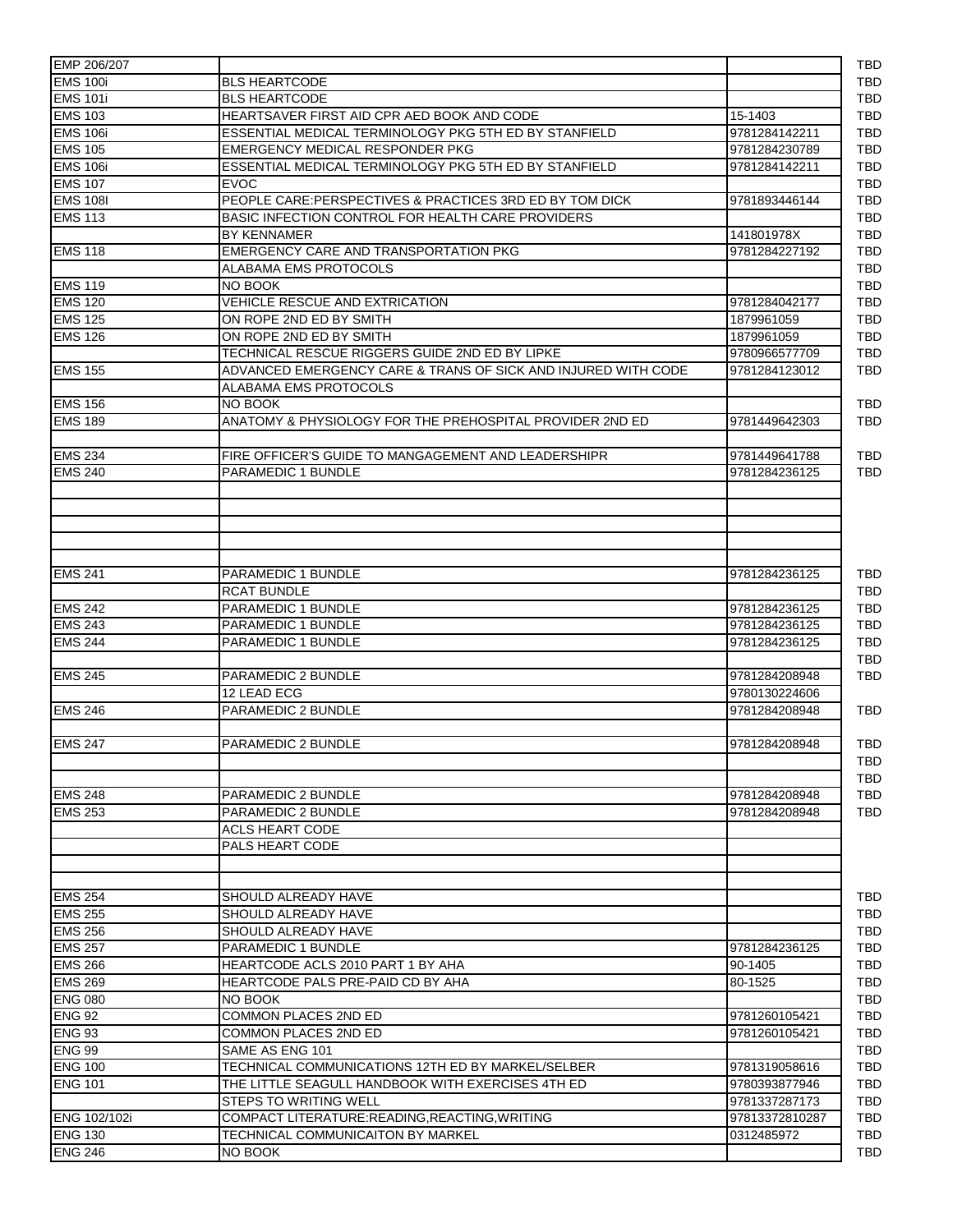| <b>ENG 247</b>                    | NO BOOK                                                         |               |
|-----------------------------------|-----------------------------------------------------------------|---------------|
| ENG 251/251i                      | NORTON ANTHOLOGY OF AMERICAN LIT VOL A&B 9TH ED BY NORTON       | 9780393264548 |
| ENG 252/252i                      | NORTON ANTHOLOGY OF AMERICAN LIT VOL C, D&E 9TH ED BY NORTON    | 9780393264555 |
| <b>ENG 261</b>                    | NORTON ANTHOLOGY OF ENGLISH LIT VOL A.B.C                       | 9780393603125 |
| ENG 262/262i                      | NORTON ANTHOLOGY OF ENGLISH LIT VOL D.E.F                       | 9780393603132 |
| ENG 271/271i                      | NORTON ANTHOLOGY OF WORLD LITERATURE VOL 1 BY LAW               | 9780393602876 |
| <b>ENG 272i</b>                   | NORTON ANTHOLOGY OF WORLD LITERATURE VOL 2                      | 9780393602883 |
| <b>ENG 298</b>                    | NO BOOK                                                         |               |
| <b>ENG 299A</b>                   | LITERATURE OF THE AMERICAN SOUTH W/CD 1ST ED BY ANDREWS         | 0393972704    |
| <b>ENR 098</b>                    | FOCUS ON READING AND WRITING ESSAYS                             | 9781319055004 |
| <b>ENT 106</b>                    | PRINCIPLES OF ENGINEERING 1ST ED BY HANDLEY, MARSHALL, COON     | 1435428366    |
| <b>ENT 108</b>                    | AN ENGINEER'S GUIDE TO TECHNICAL COMMUNICATION BY SORBY         | 0130482420    |
| <b>ENT 140</b>                    | APPLIED STATICS & STRENGTH OF MATERIALS BY BURNS                | 9781435413313 |
| <b>ENT 220</b>                    | MANUFACTURING PROCESSESS                                        | 9781605255699 |
| <b>ENT 221</b>                    | NO BOOK                                                         |               |
|                                   |                                                                 |               |
|                                   |                                                                 |               |
| <b>ENT 222</b>                    | MICROSOFT PROJECT 2019                                          | 9781509307425 |
|                                   | PROJECT INFORMATION FOR ENGINEERING ECONOMY                     | 9781307727227 |
| <b>ENT 223</b>                    | INDUSTRIAL MATERIALS BY HELSEL/LIU                              | 9781590708521 |
|                                   |                                                                 |               |
| <b>ENT 240</b>                    | APPLIED STATICS & STRENGTH OF MATERIALS BY BURNS                | 1435413318    |
| <b>ENT 242</b>                    | <b>ENGINEERING NOTEBOOK</b>                                     |               |
| <b>FSC 161</b>                    | <b>HAZARDOUS MATERIALS</b>                                      | 9781284140705 |
| GEO 100/100i                      | WORLD REGIONAL GEOGRAPHY 7TH ED BY PULSIPHER                    | 9781319048044 |
| <b>HEC 140/140I</b>               | UNDERSTANDING NUTRITION 15TH ED BY WHITNEY                      | 9781337392693 |
| HED 224i                          | <b>HEALTH THE BASICS 10TH ED BY DONATELLE</b>                   | 0321774345    |
| <b>HED 226</b>                    | FIT& WELL 9TH ED BY FAHEY                                       | 9780073523798 |
| <b>HED 230i</b>                   | FIRST AID TAKING ACTION                                         | 9780073522005 |
|                                   |                                                                 |               |
| HIS 101i/102i                     | WESTERN CIVILIZATION BY SPIELVOGLE 8TH ED                       | 9780495913245 |
|                                   |                                                                 |               |
| HIS 201/202i                      | AMERICAN PAGEANT (ANY EDITION)                                  |               |
| <b>HIT 116I</b>                   | <b>ESSENTIALS OF PHARMACOLOGY PKG</b>                           | 9781305430341 |
| <b>HIT 230</b>                    | 3-2-1 CODE IT! WITH MINDTAP                                     | 9780357477106 |
|                                   | ICD-10-CM 2022                                                  | 9781622547661 |
|                                   |                                                                 | 9781622024056 |
| HIT 232                           | 3-2-1 CODE IT! WITH MINDTAP                                     | 9781337547949 |
|                                   | CPT 2021 PROFESSIONAL                                           | 9781640160491 |
|                                   | ICD-10-PCS 2021                                                 | 9781640160835 |
|                                   | <b>CCA EXAM PREPARATION</b>                                     | 9781584267829 |
| <b>HIT 283</b><br><b>HPS 105i</b> |                                                                 | 9781284142211 |
|                                   | <b>ESSENTIAL MEDICAL TERMINOLGY PKG</b>                         |               |
| <b>ILT 100</b>                    | MATHEMATICS BASIC FOUNDATIONS SERIES 713 BY SCHOOLCRAFT         |               |
| ILT 106/107                       | ELECTRICITY PRINCIPLES & APPLICATIONS 8TH ED BY FOWLER          | 0077567625    |
| <b>ILT 108</b>                    | INSTRUMENTATION AND PROCESS CONTROL 7TH ED BY WEEDON            | 9780826934468 |
|                                   | INSTRUMENTATION AND PROCESS CONTROL WKBK BY WEEDON              | 9780826934475 |
| <b>ILT 109</b>                    | PRINT READING FOR INSTALLING AND TROUBLESHOOTING ELE SYSTEMS    | 9780826920522 |
| <b>ILT 111</b>                    | ELECTRONICS PRINCIPLES & APPL 7TH ED BY SCHULER                 | 0073316512    |
| ILT 112/INT 130                   | DIGITAL ELECTRONICS PRINCIPLES & APPLICATIONS 7TH ED BY TOKHEIM | 0073222755    |
| <b>ILT 117</b>                    | ELECTRICAL WIRING RESIDENTIAL 17TH ED. BY MULLIN                | 1435498259    |
|                                   | <b>NEC 2011</b>                                                 | 1111660034    |
| <b>ILT 118</b>                    | ELECTRICAL WIRING RESIDENTIAL 18TH ED                           | 9781337810920 |
|                                   | <b>NEC 2017</b>                                                 | 9781455912773 |
| <b>ILT 160</b>                    | ELECTRICITY PRINCIPLES & APPLICATIONS 8TH ED BY FOWLER          | 9780077567620 |
|                                   | OSOYOO ELECTRONIC COMPONENTS KIT                                |               |
|                                   | USB WITH AC & DC STUDY GUIDE                                    |               |
| <b>ILT 161</b>                    | ELECTRICITY PRINCIPLES & APPLICATIONS 8TH ED BY FOWLER          | 9780077567620 |
|                                   | ELECTRONIC LEARNING LAB                                         |               |
|                                   | USB WITH AC & DC STUDY GUIDE                                    |               |
| <b>ILT 162</b>                    | ELECTRONICS PRINCIPLES & APPL 8TH ED BY SCHULER                 | 9780077567705 |
|                                   |                                                                 |               |
| <b>ILT 163</b>                    | DIGITAL ELECTRONICS 8TH ED BY TOKHEIM                           | 9780073373775 |
| <b>ILT 164</b>                    | <b>NO BOOK</b>                                                  |               |
| <b>ILT 166</b>                    | ELECTRICALTRANSFORMERS & ROTATING MACHINES 3RD ED BY HERMAN     | 9781111039134 |
| ILT 180P                          | NO TEXT                                                         |               |
| <b>ILT 192</b>                    | NO BOOK                                                         |               |
| ILT 193/194                       | PROGRAMMABLE LOGIC CONTROLLERS 5TH ED BY PETRUZELLA             | 9780073373843 |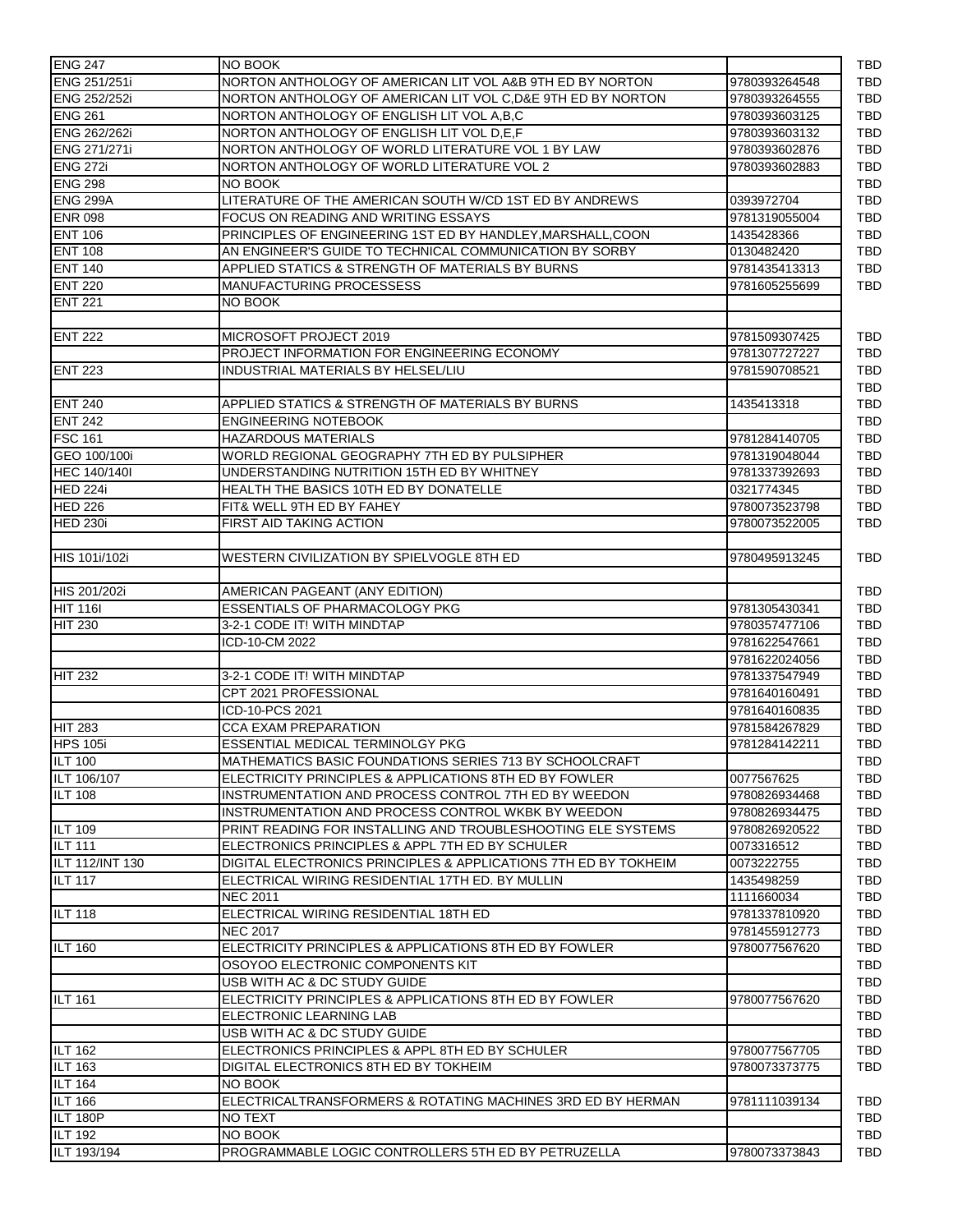|                             | PROGRAMMABLE LOGIC CONTROLLERS LAB MAN 5TH ED                    | 9781259680847     |
|-----------------------------|------------------------------------------------------------------|-------------------|
| <b>ILT 195</b>              | TROUBLESHOOTING ELE/ELECTRONIC SYSTEMS                           | 9780826917911     |
|                             | TROUBLESHOOTING ELE/ELECTRONIC SYSTEMS WKBK                      | 9780826917935     |
| ILT 197/INT 206             | ELECTRICAL MOTOR CONTROL 5TH ED BY MAZUR                         | 9780826912268     |
|                             | ELECTRICAL MOTOR CONTROL WKBK 5TH ED BY MAZUR                    | 9780826912275     |
| <b>ILT 216</b>              | <b>FANUC ROBOTICS TRAINING MANUAL</b>                            |                   |
| <b>ILT 217</b>              | FANUC ROBOTICS TRAINING MANUAL                                   |                   |
| $\overline{\text{ILT}}$ 231 | <b>NEC 2017</b>                                                  | 9781455912773     |
| <b>ILT 231</b>              | 2017 NATIONAL ELECTRIC CODE                                      | 9781455912773     |
| <b>ILT 276</b>              | PROGRAMMABLE LOGIC CONTROLLERS 5TH ED BY PETRUZELLA              | 97800763373843    |
|                             |                                                                  |                   |
| <b>ILT 277</b>              | PROGRAMMABLE LOGIC CONTROLLERS 5TH ED BY PETRUZELLA              | 97800763373843    |
| <b>ILT 292</b>              |                                                                  |                   |
| <b>INT 105</b>              | FUNDAMENTALS OF INSTRUMENTATION 2ND ED BY NJATC                  | 1418073512        |
| <b>INT 112</b>              | SAFETY, HEALTH & ENVIRONMENTAL CONCEPTS FOR THE PROCESS INDUSTRY | 9781133013471     |
| <b>INT 117</b>              | INDUSTRIAL MAINTENANCE 2ND ED BY BRUMBACH                        | 9781133131199     |
| <b>INT 118/ILT 169</b>      | FLUID POWER SYSTEMS 2ND ED BY KLETTE                             | 9780826936349     |
| <b>INT 119</b>              | PRINT READING FOR INDUSTRY 10TH ED BY BROWN                      | 9781631260513     |
| <b>INT 120</b>              | SAME AS ILT 106/107                                              |                   |
| <b>INT 122</b>              | SAME AS ILT 106/107                                              | 0766826953        |
| <b>INT 123</b>              | SAME AS ILT 111                                                  | 0766826953        |
| INT 117/129                 | INDUSTRIAL MAINTENANCE 2ND ED BY BRUMBACH                        | 9781133131199     |
| <b>INT 118</b>              | INTRO TO FLUID POWER BY JOHNSON                                  | 0766823652        |
| <b>INT 119</b>              | PRINT READING FOR INDUSTRY 11TH ED BY BROWN                      | 9781645646723     |
| <b>INT 126</b>              | FUNDAMENTALS OF PREVENTATIVE MAINTENANCE                         | 081447389X        |
|                             | INDUSTRIAL MAINTENANCE 2ND ED BY BRUMBACH                        | 9781133131199     |
| <b>INT 127</b>              | <b>ONLINE RESOURCES</b>                                          |                   |
| <b>INT 129</b>              | INDUSTRIAL SAFETY AND HEALTH MANAGEMENT 6TH ED BY ASFAHL         | 0132368714        |
| <b>INT 130</b>              | SAME AS ILT 112                                                  |                   |
| <b>INT 134</b>              |                                                                  |                   |
| <b>INT 153</b>              | <b>MACHINING FUNDAMENTALS</b>                                    | 1590702492        |
| <b>INT 158</b>              | SAME AS ILT 118                                                  |                   |
| <b>INT 192</b>              | NO BOOK                                                          |                   |
| <b>INT 206</b>              | NO BOOK                                                          |                   |
| <b>INT 221</b>              |                                                                  |                   |
| <b>INT 223</b>              |                                                                  |                   |
| <b>INT 251</b>              | SAME AS ILT 194                                                  |                   |
| <b>MAH 101</b>              |                                                                  |                   |
| MAT 101/101i                | MEDICAL TERMINOLOGY FOR HCP 8TH ED BY EHRLICH                    | 9781337123099     |
| MAT 102/102i                | MEDICAL ASSISTING PKG 8TH ED                                     | 9780357011133     |
| <b>MAT 103</b>              | <b>MEDICAL ASSISTING PKG 8TH ED</b>                              | 9780357011133     |
| MAT 111/111i                | MEDICAL ASSISTING PKG 8TH ED                                     | 9780357011133     |
| <b>MAT 120i</b>             | MEDICAL ASSISTING PKG 8TH ED                                     | 9780357011133     |
|                             |                                                                  |                   |
| <b>MAT 121</b>              | MEDICAL ASSISTING PKG 8TH ED                                     | 9780357011133     |
|                             |                                                                  |                   |
| <b>MAT 125</b>              | THE COMPLETE TEXTBOOK OF PHLEBOTOMY 5TH ED BY HOELTKE            | 9781337284240     |
|                             | CENGAGE UNLIMITED CODE                                           |                   |
| <b>MAT128</b>               | MEDICAL LAW AND ETHICS 5TH ED BY FREMGEN                         | 9780133998986     |
| <b>MAT 200</b>              | MEDICAL ASSISTING PKG 8TH ED                                     | 9780357011133     |
| <b>MAT 211</b>              | MEDICAL ASSISTING PKG 8TH ED                                     | 9780357011133     |
| <b>MAT 215</b>              | THE COMPLETE TEXTBOOK OF PHLEBOTOMY 5TH ED BY HOELTKE            | 9781337284240     |
|                             | <b>CENGAGE UNLIMITED CODE</b>                                    |                   |
| MAT 216/216i                | ESSENTIALS OF PHARMACOLOGY 8TH ED BY WOODROW                     | 9781337395892     |
|                             | CENGAGE UNLIMITED CODE                                           | 9780357700037     |
| <b>MAT 218</b>              | CET PRINTED STUDY GUIDE                                          | 9781565335875     |
|                             | ESSENTIALS OF ELECTROCARDIOGRAPHY BY SOTO                        | 9781285180984     |
|                             | <b>CENGAGE UNLIMITED CODE</b>                                    | 9780357700037 TBD |
| <b>MAT 220</b>              | UNDERSTANDING HEALTH INSURANCE 15TH ED                           | 9780357378649     |
|                             | ICD-10-CM 2021                                                   | 9781640160811     |
|                             | CPT 2021 PROFESSIONAL                                            | 9781640160491     |
| <b>MAT 222</b>              | HILLCREST MED CENTER:HEALTHCARE DOC & MEDICAL TRANSCRIPTION      | 9781305583863     |
| MAT 223/224                 | FORREST GENERAL MEDICAL CENTER 3RD ED BY CONERLY-STEWART         | 1418004383        |
| <b>MAT 228</b>              | NO BOOK                                                          |                   |
| <b>MAT 229</b>              | CERTIFIED CLINICAL MEDICAL ASSISTANT STUDY GUIDE                 |                   |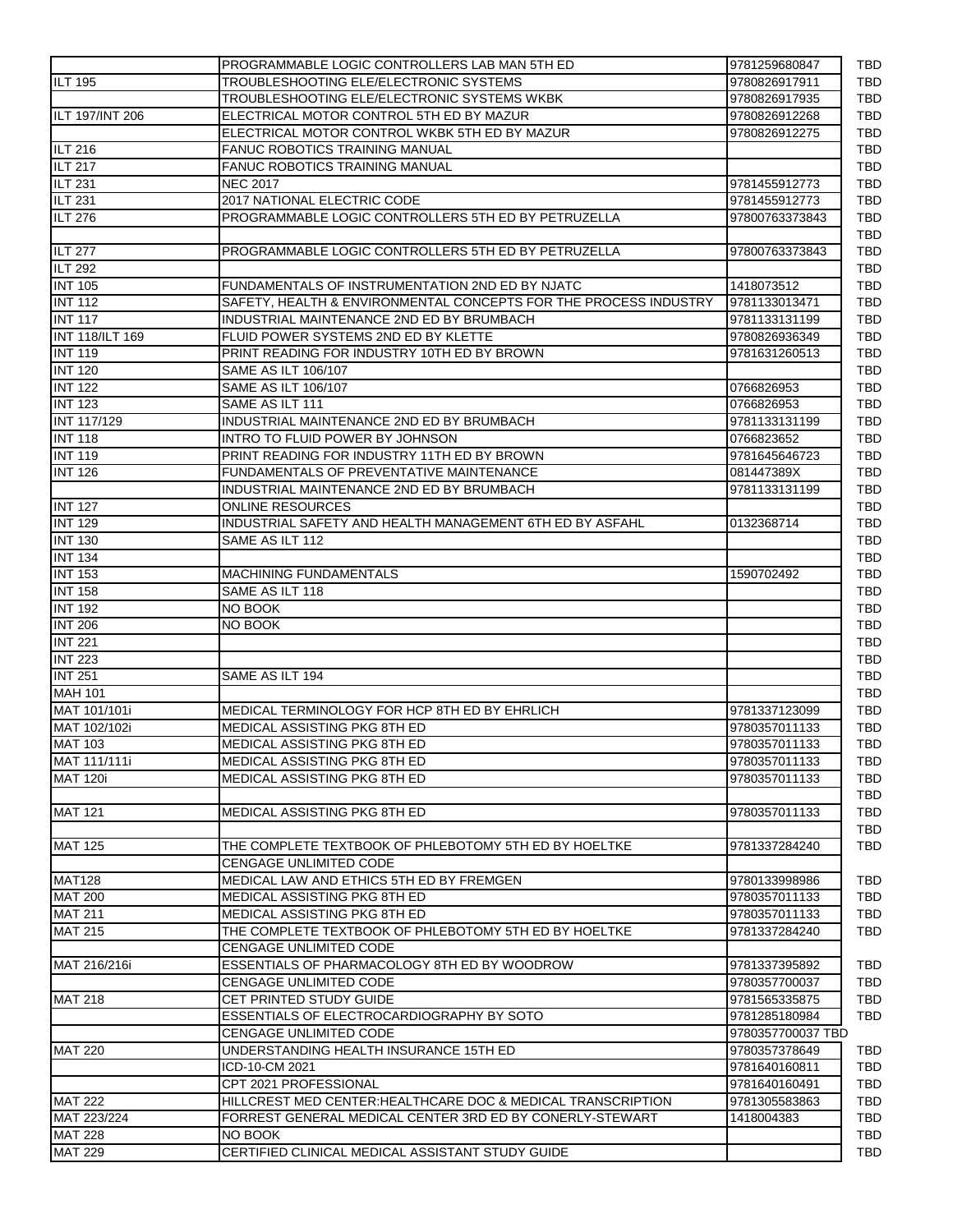|                                  | MEDICAL ASSISTING POCKET GUIDE BY BOOTH                                              | 9781260477009 |
|----------------------------------|--------------------------------------------------------------------------------------|---------------|
| <b>MAT 239</b>                   | CERTIFIED PHLEBOTOMY TECHNICIAN ONLINE STUDY GUIDE                                   |               |
| <b>MDT 147</b>                   | <b>SOLID PROFESSOR</b>                                                               |               |
| <b>MDT 187</b>                   | EXPLORING DRAFTING12TH EDITION BY WALKER                                             | 9781631262654 |
|                                  | SOLID PROFESSOR CODE                                                                 |               |
| <b>MDT 202</b>                   | SOLID PROFESSOR CODE                                                                 |               |
| <b>MDT 252</b>                   | EXPLORING DRAFTING12TH EDITION BY WALKER                                             | 9781631262654 |
|                                  | SOLID PROFESSOR CODE                                                                 |               |
| MSG 101,102,103                  | MOSBY'S FUNDAMENTALS OF THERAPEUTIC MASSAGE                                          | 9780323353748 |
|                                  | <b>MASSAGE KIT</b>                                                                   |               |
| <b>MSG 103</b>                   | MOSBY'S ESSENTIAL SCIENCES FOR THERAPEUTIC MASSAGE                                   | 9780323393058 |
|                                  | TRAIL GUIDE TO THE BODY 5TH ED                                                       | 9780982978658 |
|                                  | TRAIL GUIDE TO THE BODY 5TH ED WORKBOOK                                              | 9780982978665 |
|                                  | TRAIL GUIDE TO THE BODY FLASHCARDS VOL 1                                             | 9780982978672 |
|                                  | TRAIL GUIDE TO THE BODY FLASHCARDS VOL 2                                             | 9780982978689 |
| <b>MSG 104</b>                   | SAME AS MSG 103                                                                      |               |
|                                  |                                                                                      |               |
| <b>MSG 105</b><br><b>MSG 200</b> | SAME AS MSG 101<br>MILADY'S THERAPEUTIC MASSAGE PKG BY BECK                          |               |
| <b>MSG 201</b>                   | SAME AS MSG 101                                                                      | 978111618742  |
| <b>MSG 202</b>                   | NO BOOK                                                                              |               |
| <b>MSG 203</b>                   | MOSBY'S PATHOLOGY FOR MASSAGE THERAPY 4TH ED                                         | 9780323441957 |
| <b>MSG 204</b>                   | TRAIL GUIDE TO THE BODY 5TH ED                                                       | 9780982978658 |
| <b>MSG 204</b>                   | TRAIL GUIDE TO THE BODY WORKBOOK 5TH ED                                              | 9780982978665 |
| <b>MSG 205</b>                   | NO BOOK                                                                              |               |
| <b>MSG 206</b>                   | <b>MBLEX STUDY GUIDE</b>                                                             | 9781637755310 |
| <b>MTH 098</b>                   | OPENSTAX ELEMENTARY ALGEBRA 2ND ED                                                   | 9781975076467 |
| MTH 99/100                       | OPENSTAX INTERMEDIATE ALGEBRA 2ND ED                                                 | 9781975076481 |
| <b>MTH 100i</b>                  | OPENSTAX INTERMEDIATE ALGEBRA 2ND ED                                                 | 9781975076481 |
| <b>MTH 103</b>                   | MATHEMATICS FOR THE TRADES BY SAUNDERS & CARMEN                                      | 013393439X    |
| MTH 110/110i                     | A SURVEY OF MATHEMATICS W/APPLICATIONS W/MYMATHLAB                                   | 9780134112237 |
| <b>MTH 111</b>                   | SAME AS MTH 112                                                                      |               |
| MTH 112,112I                     | COLLEGE ALGEBRA & TRIG PKG 6TH ED BY DUGOLPOLSKI                                     | 0321912802    |
| <b>MTH 113</b>                   | COLLEGE ALGEBRA & TRIG PKG 6TH ED BY DUGOLPOLSKI                                     | 0321912802    |
|                                  |                                                                                      |               |
| <b>MTH 116</b>                   | NO BOOK OR CODE                                                                      |               |
|                                  |                                                                                      |               |
| <b>MTH 116I</b>                  | NO BOOK OR CODE                                                                      |               |
| <b>MTH 120</b>                   | CALCULUS W/APPLICATIONS 11TH ED PKG                                                  | 9780133886856 |
| MTH 125/126/227                  | THOMAS' CALCULUS EARLY TRANSCENDENTALS 14TH ED PKG                                   | 9780134768762 |
| MTH 231i/232i                    | MATHEMATICAL REASONING FOR ELE TEACHERS 7TH ED PKG                                   | 9780134766751 |
|                                  |                                                                                      |               |
| <b>MTH 237</b>                   | LINEAR ALGEBRA 5TH EDITION BY BRETSCHER                                              | 0321796977    |
| <b>MTH 238</b>                   | A FIRST COURSE IN DIFFERENTIAL EQUATIONS 5TH ED BY ZILL                              | 0534373887    |
| MTH 265/265I                     | ELEMENTARY STATISTICS PKG 5TH ED BY TRIOLA                                           | 9780135192252 |
| <b>MTT</b>                       | CAMINSTRUCTOR CODE                                                                   |               |
|                                  | <b>MACHINERY'S HANDBOOK</b>                                                          | 9780831137311 |
| MTT 107/108                      | MACHINERY'S HANDBOOK                                                                 | 9780831137311 |
|                                  | SHOP REFERENCE FOR STUDENTS & APPRENTICES 2ND ED                                     | 9780831130794 |
| MTT 134/135                      | NO BOOK                                                                              |               |
| <b>MTT 212</b>                   | MASTERCAM 2022 MILL 2D AND LATHE #2 CODE<br>MASTERCAM 2022 MILL 2D AND LATHE #2 CODE |               |
| <b>MTT 218</b>                   |                                                                                      |               |
| <b>MTT 242</b>                   | MASTERCAM 2022 MILL 2D AND LATHE #2 CODE                                             |               |
| <b>MUL 101</b>                   | ALFRED'S GROUP PIANO FOR ADULTS BOOK 1                                               | 9780739053010 |
| <b>MUL 102</b>                   | ALFRED'S GROUP PIANO FOR ADULTS BOOK 1                                               | 9780739053010 |
|                                  |                                                                                      |               |
| <b>MUL 111</b>                   | ADVENTURES IN SINGING 4TH ED BY WARE                                                 | 9780072977592 |
| <b>MUL 112</b>                   | SAME AS MUL 111                                                                      | 9780876391075 |
| <b>MUL 161</b>                   | <b>MASTERING THE GUITAR BY BAY</b>                                                   | 0786659696    |
| <b>MUL 170</b>                   | ADVENTURES IN SINGING 4TH ED BY WARE                                                 | 9780072977592 |
| <b>MUL 171</b>                   | NO BOOK                                                                              |               |
| <b>MUL 180</b>                   | NO BOOK                                                                              |               |
| <b>MUL 181</b>                   | NO BOOK                                                                              |               |
| <b>MUL 182</b>                   | JENSEN SIGHTSINGING COURSE                                                           | 0931205123    |
|                                  |                                                                                      |               |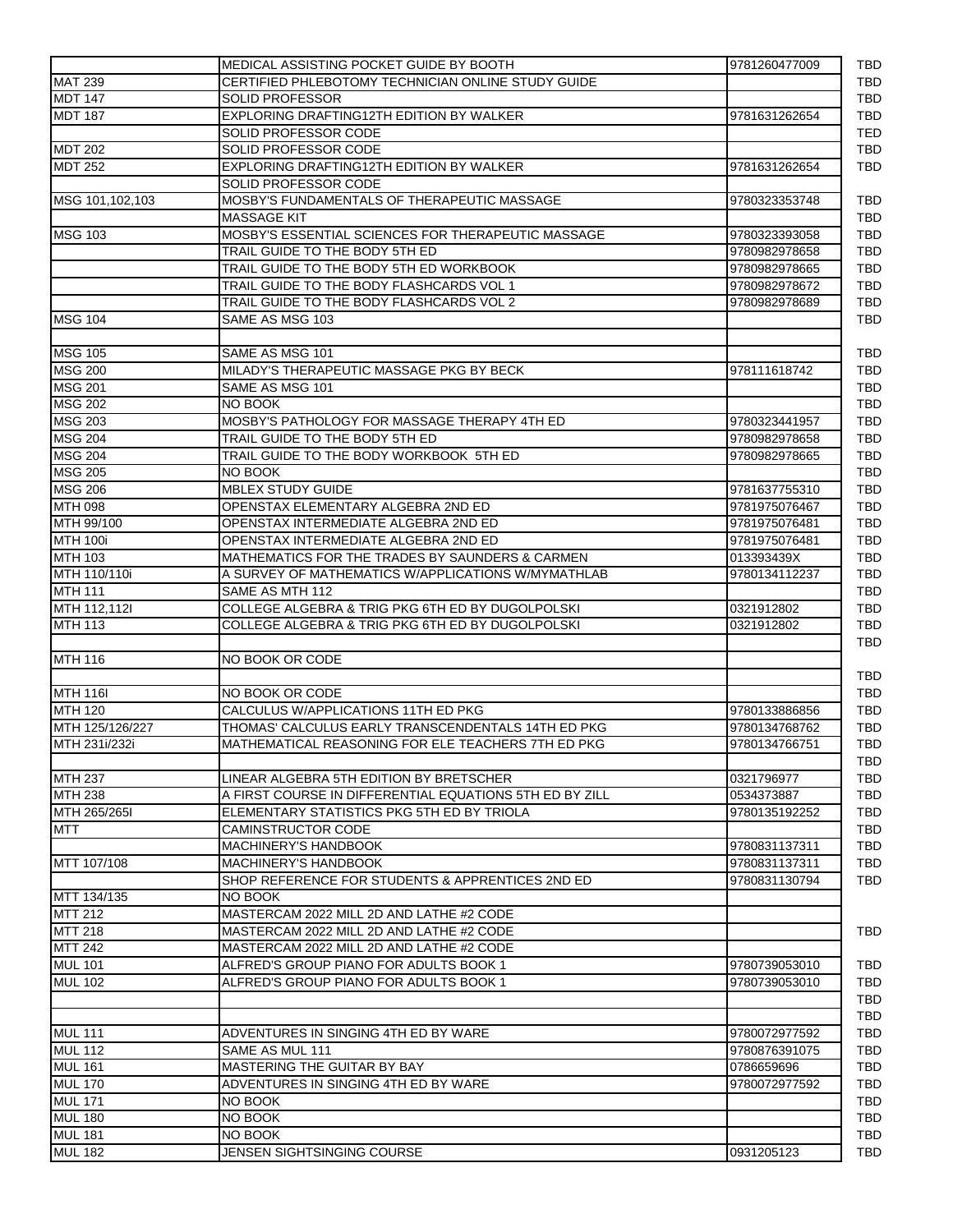|                 | LITERATURE PROVIDED BY TEACHER                             |               |
|-----------------|------------------------------------------------------------|---------------|
| <b>MUL 183</b>  | LITERATURE PROVIDED BY TEACHER                             |               |
|                 | JENSEN SIGHTSINGING COURSE                                 | 0931205123    |
| <b>MUL 184</b>  | LITERATURE PROVIDED BY TEACHER                             |               |
| <b>MUL 185</b>  | NO BOOK                                                    | 5918529       |
| <b>MUL 193</b>  | NO BOOK                                                    | 0534206069    |
| <b>MUL 197</b>  | NO BOOK                                                    | 0634007971    |
| MUL 201/202     | ALFRED'S GROUP PIANO BOOK 1                                | 9780739053010 |
| <b>MUL 202</b>  | SIMPLY SINGING BOOK AND CD                                 | 5986403       |
| <b>MUL 211</b>  | <b>15 EASY FOLK SONG ARRANGEMENTS</b>                      |               |
|                 | LOW SOLO                                                   | 10001800      |
|                 | <b>HIGH SOLO</b>                                           | 10001799      |
| <b>MUL 212</b>  | SPIRITUALS FOR TWO BY SHAFFERMAN                           | 9780739010471 |
| <b>MUL 270</b>  | NO BOOK                                                    |               |
| <b>MUL 271</b>  | NO BOOK                                                    |               |
| <b>MUL 280</b>  | NO BOOK                                                    |               |
| <b>MUL 281</b>  | JENSON SIGHT SINGING PART EXERCISES                        | 7399919104    |
| <b>MUL 282</b>  | JENSEN SIGHTSINGING COURSE                                 | 0931205123    |
| <b>MUL 283</b>  | LITERATURE PROVIDED BY TEACHER                             |               |
|                 | JENSEN SIGHTSINGING COURSE                                 | 0931205123    |
| <b>MUL 284</b>  | LITERATURE PROVIDED BY TEACHER                             |               |
| <b>MUL 285</b>  | LITERATURE PROVIDED BY TEACHER                             |               |
| <b>MUL 293</b>  | NO BOOK                                                    |               |
| <b>MUL 297</b>  | NO BOOK                                                    |               |
| <b>MUP 101</b>  | AN INTRODUCTION TO CLASSICS TO MODERNS                     | 9780825612664 |
| <b>MUP 102</b>  | NO BOOK                                                    |               |
| <b>MUP 111</b>  | NO BOOK                                                    |               |
| <b>MUP 112</b>  | NO BOOK                                                    |               |
|                 |                                                            |               |
| <b>MUP 133</b>  | NO BOOK                                                    |               |
| <b>MUP 135</b>  | ARBAN'S COMPLETE METHOD FOR TRUMPET BY ARBAN               |               |
| <b>MUP 136</b>  | NO BOOK                                                    |               |
| <b>MUP 141</b>  | NO BOOK                                                    |               |
| <b>MUP 142</b>  | NO BOOK                                                    |               |
| <b>MUP 144</b>  | NO BOOK                                                    |               |
| <b>MUP 146</b>  | NO BOOK                                                    |               |
| <b>MUP 145</b>  | NO BOOK                                                    |               |
| <b>MUP 151</b>  | NO BOOK                                                    |               |
| <b>MUP 161</b>  |                                                            |               |
|                 | NO BOOK                                                    |               |
| <b>MUP 171</b>  | NO BOOK                                                    |               |
| <b>MUP 172</b>  | NO BOOK                                                    |               |
| <b>MUP 182</b>  | STUDENT SHOULD ALREADY HAVE BOOKS                          |               |
| <b>MUP 181</b>  | NO BOOK                                                    |               |
| <b>MUP 201</b>  | NO BOOK                                                    |               |
| <b>MUP 202</b>  |                                                            |               |
| <b>MUP 211</b>  | NO BOOK                                                    |               |
| <b>MUP 212</b>  | NO BOOK                                                    |               |
| <b>MUP 233</b>  |                                                            |               |
| <b>MUP[234</b>  |                                                            |               |
| <b>MUP 272</b>  | NO BOOK                                                    |               |
| <b>MUS 100</b>  | NO BOOK                                                    |               |
| <b>MUS 101</b>  | THE ENJOYMENT OF MUSIC 13TH ED EBOOK                       | 9780393639063 |
|                 |                                                            |               |
| MUS 101I MORRIS | THE ENJOYMENT OF MUSIC 13TH ED PKG                         | 9780393639032 |
| <b>MUS 110</b>  | THE MUSICIAN'S GUIDE TO FUNDAMENTALS EBOOK                 | 9780393664409 |
|                 |                                                            |               |
| <b>MUS 111</b>  | THE MUSICIAN'S GUIDE TO THEORY & ANALYSIS PKG              | 9780393574661 |
|                 |                                                            |               |
| <b>MUS 112</b>  | THE MUSICIAN'S GUIDE TO THEORY & ANALYSIS PKG              | 9780393574661 |
| <b>MUS 115</b>  | NO BOOK                                                    |               |
| <b>MUS 115I</b> | THE MUSICIAN'S GUIDE TO FUNDAMENTALS                       | 9780393664409 |
| <b>MUS 116</b>  | MAKE YOUR OWN MUSIC A CREATIVE CURRICULUM USING MUSIC TECH | 9781480397453 |
|                 | AN INTRODUCTION TO MUSIC TECHNOLOGY                        | 9780415825733 |
| <b>MUS 211</b>  | SAME BOOK AS MUS 111/112                                   |               |
|                 |                                                            |               |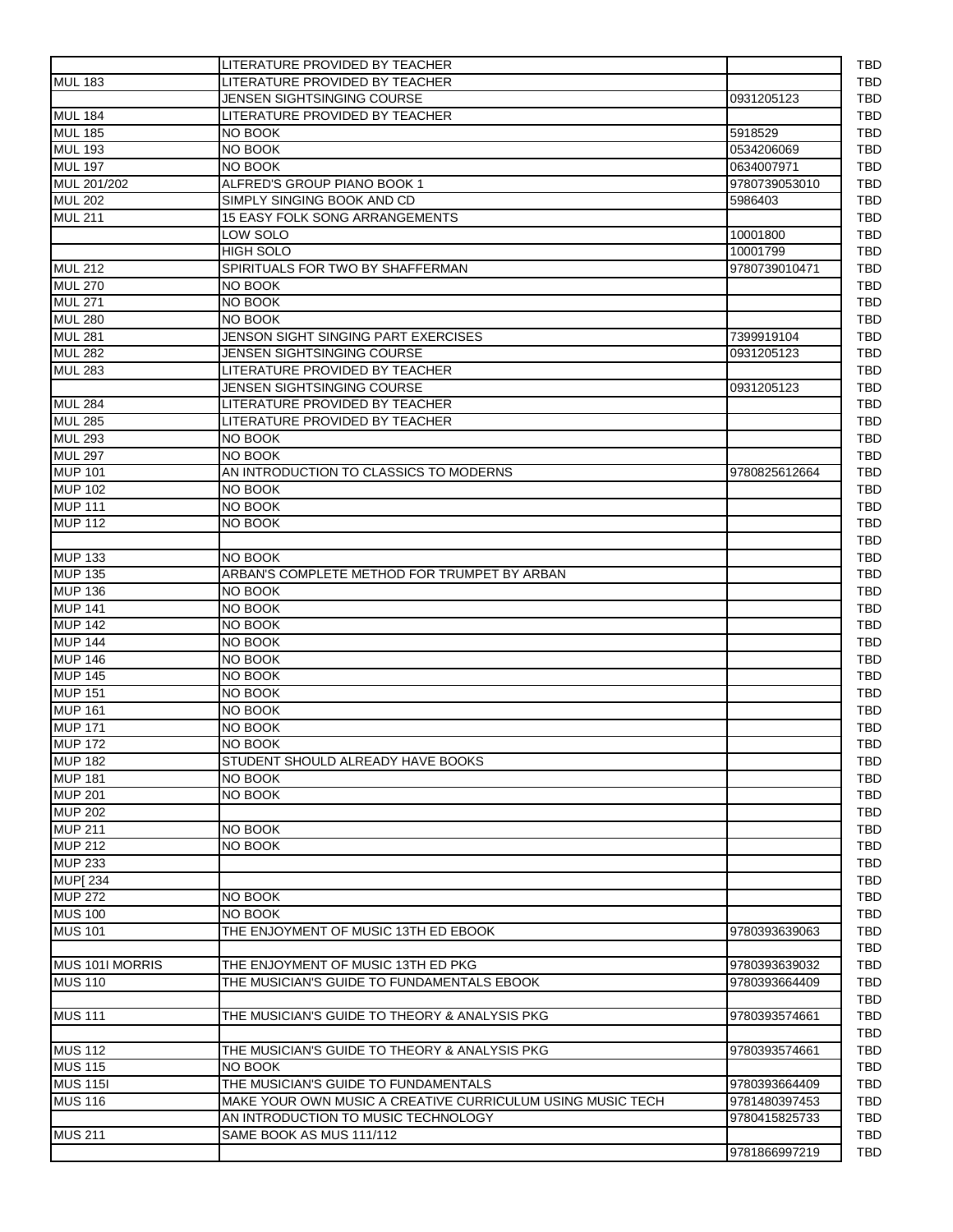|                                              | CONCISE INTRODUCTION TO TONAL HARMONY                            | 9780393600452  |
|----------------------------------------------|------------------------------------------------------------------|----------------|
| <b>MUS 217</b>                               | HOW TO PLAY JAZZ & IMPROVISE VOL 1                               | 1562241222     |
|                                              | MAJOR & MINOR: LEARN TO IMPROVISE JAZZ IN EVERY KEY              | 978156241803   |
| <b>MUS 251</b>                               | INTRODUCTION TO CONDUCTING                                       | 9780195099379  |
|                                              | MEDICAL SURGICAL NURSING 13 TH ED BUNDLE                         | 9781496338167  |
|                                              | LABORATORY AND DIAGNOSTIC MANUAL 2014                            | 978032308949   |
| <b>MUS 293</b>                               | MODERN RECORDING TECHNIQUES 9TH ED                               | 113895473      |
| <b>NAS 100</b>                               | NO BOOK                                                          |                |
| <b>NUR 102</b>                               | <b>MED SURG COURSEPOINT PLUS</b>                                 | 9781469886633  |
|                                              | <b>FUNDAMENTALS COURSEPOINT PLUS</b>                             | 978149*6322401 |
|                                              | <b>DOCUCARE</b>                                                  | 9781451176698  |
| <b>NUR 103</b>                               | HEALTH ASSESSMENT COURSEPOINT PLUS                               | 9781469894775  |
| <b>NUR 104</b>                               | FOCUS ON NURSING PHARMACOLOGY                                    | 9781451128345  |
|                                              | FOCUS ON NURSING PHARMACOLOGY PREP U                             | 9781451163308  |
|                                              | CALCULATE WITH CONFIDENCE                                        | 9780323089319  |
| <b>NUR 105</b>                               | FOCUS ON NURSING PHARMACOLOGY                                    | 9781451163308  |
|                                              | FOCUS ON NURSING PHARMACOLOGY PREP U                             | 9781451163308  |
|                                              | DOCUCARE 18 MONTHS                                               | 9781451191370  |
|                                              |                                                                  | 9781469872100  |
| <b>NUR 106</b>                               | LIPPINCOTT COURSE POINT+FOR MATERNITY & PEDIATRIC NURSING        |                |
|                                              |                                                                  | 9781496353177  |
| <b>NUR 107</b>                               | NO BOOK                                                          |                |
| <b>NUR 108</b>                               | PSYCHIATRIC MENTAL HEALTH NURSING COURSEPOINT                    | 9781496352576  |
| <b>NUR 109</b>                               | CONTEMPORARY PRACTICAL VOCATION NURSING BY KURZEN                | 9781496307644  |
| <b>NUR 112</b>                               | LIPPINCOTT BUNDLE                                                | 9781975189709  |
|                                              | <b>CUSTOM NURSING LAB KIT</b>                                    |                |
| <b>NUR 113</b>                               | <b>LIPPINCOTT BUNDLE</b>                                         | 9781975192563  |
|                                              | <b>CUSTOM NURSING LAB KIT</b>                                    |                |
|                                              |                                                                  |                |
| <b>NUR 114</b>                               | NO NEW BOOKS                                                     |                |
| <b>NUR 115</b>                               | NO NEW BOOKS                                                     |                |
| <b>NUR 200</b>                               | <b>NURSING BUNDLE</b>                                            | 9781496346902  |
|                                              |                                                                  |                |
|                                              |                                                                  |                |
| <b>NUR 201</b>                               | PSYCHIATRIC MENTAL HEALTH NURSING COURSEPOINT                    | 9781496352576  |
|                                              | LIPPINCOTT DOCUCARE                                              | 9781451176698  |
| <b>NUR 202</b>                               | COURSEPOINT+FOR BRUNNER                                          | 9781469886633  |
| <b>NUR 203</b>                               | NO NEW BOOKS                                                     |                |
| <b>NUR 204i</b>                              | LEADERSHIP ROLES & MGT FUNCTIONS IN NURSING COURSEPOINT          | 9781496350657  |
| <b>NUR 211</b>                               | NO NEW BOOKS                                                     |                |
| <b>NUR 221</b>                               | NO NEW BOOKS                                                     |                |
| OAD 101/1011                                 | KEYBOARDING & WORD PROCESSING LESSONS 1-110                      | 9780357245996  |
|                                              |                                                                  |                |
| OAD 103/103i                                 | KEYBOARDING & WORD PROCESSING LESSONS 1-110                      | 9780357245996  |
| OAD 125/126i                                 | KEYBOARDING & WORD PROCESSING LESSONS 1-110                      | 9780357245996  |
| <b>OAD 130</b>                               | CALCULATORS 5TH ED BY PASEWARK                                   | 0840065353     |
| <b>OAD 131</b>                               | MINDTAP BUSINESS COMM FOR BUSINESS ENGLISH                       | 9781305646254  |
| OAD 138/138i                                 | RECORDS MANAGEMENT 10TH ED                                       | 9781305119161  |
|                                              | <b>CENGAGE UNLIMITED CODE</b>                                    |                |
| <b>OAD 200</b>                               | ?                                                                |                |
| <b>OAD 202</b>                               | ?                                                                |                |
| <b>OAD 211</b>                               | MEDICAL TERMINOLOGY 8TH ED PKG                                   | 9781305931954  |
| <b>OAD 212</b>                               | ?                                                                |                |
| <b>OAD 214</b>                               | MEDICAL OFFICE PRACTICE SET 8TH ED                               | 1435481437     |
| <b>OAD 215</b>                               | ESSENTIALS OF HEALTH INFORM AND MGT 4TH ED PKG                   | 9780357018200  |
| OAD 218i                                     | THE ADMINISTRATIVE PROFESSIONAL: TECHNOLOGY & PROCEDURES 14TH ED | 9781305581166  |
| OAD 231                                      | NO BOOK                                                          |                |
| <b>OAD 241</b>                               | NO BOOK                                                          |                |
| <b>OAD 243</b>                               | BMRK EXCEL LEVEL 1 & 2                                           | 9780763888060  |
| <b>OAD 246</b>                               | NO BOOK                                                          |                |
|                                              |                                                                  |                |
| <b>PED 104</b>                               | NO BOOK                                                          |                |
| <b>PED 150</b>                               | NO BOOK                                                          |                |
| <b>PED 188</b>                               | NO BOOK                                                          |                |
|                                              | INTRO TO PHYSICAL EDUACATION, FITNESS&SPORT BY SIEDENTOP         | 9780078095771  |
|                                              |                                                                  |                |
|                                              | ETHICAL CHOICES: AN INTRO TO MORAL PHILOSOPHY BY BURNOR          | 9780190074449  |
| PED 200/200i<br>PHL DAVIDSON<br>PHS 111/111i | PHYSICAL SCIENCE 11TH ED BY TILLERY                              | 9780077862626  |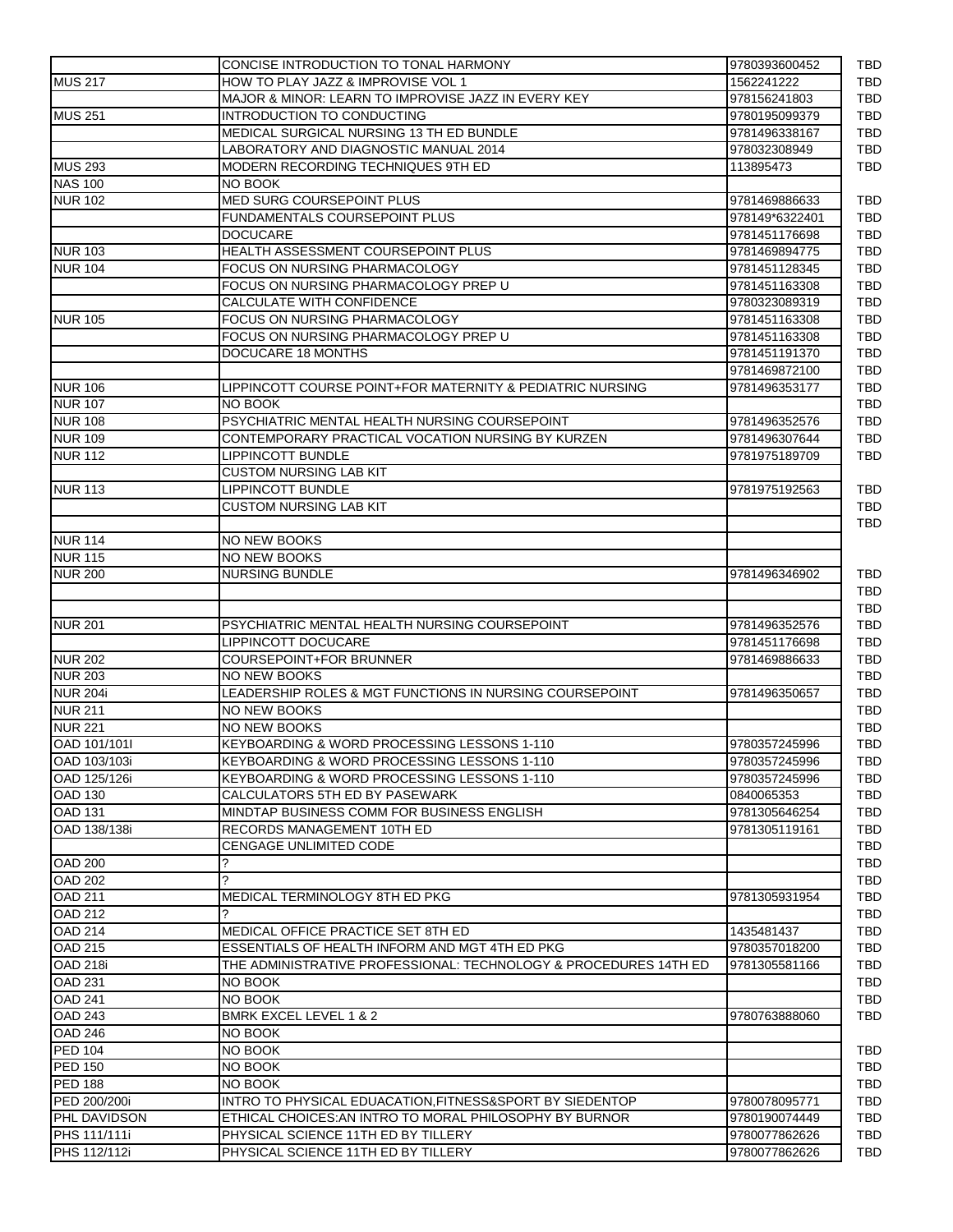| <b>PHS 121</b>           | PHYSICAL SCIENCE 11TH ED BY TILLERY                          | 9780077862626 | TBD        |
|--------------------------|--------------------------------------------------------------|---------------|------------|
| <b>PHS 230i</b>          | UNDERSTANDING WEATHER AND CLIMATE                            | 0321624076    | TBD        |
| <b>PHY 1201</b>          | THE CARTON GUIDE TO PHYSICS                                  | 0062731009    | TBD        |
|                          | COLLEGE PHYSICS FROM OPENSTAX WITH WEBASSIGN                 | 9781337777667 | <b>TBD</b> |
| <b>PHY 115i</b>          | COLLEGE PHYSICS FROM OPENSTAX WITH WEBASSIGN                 | 9781337777667 | TBD        |
|                          | THE CARTON GUIDE TO PHYSICS                                  | 0062731009    | <b>TBD</b> |
| <b>PHY 201/202</b>       | <b>CENGAGE UNLIMITED CODE</b>                                |               | <b>TBD</b> |
| <b>PHY 213</b>           | OPENSTAX UNIVERSITY PHYSICS                                  | 9781938168277 | TBD        |
|                          | THE CARTON GUIDE TO PHYSICS                                  | 0062731009    | <b>TBD</b> |
|                          | <b>WEBASSIGN CODE</b>                                        | 9781337800013 | TBD        |
| <b>PHY 214</b>           | OPENSTAX UNIVERSITY PHYSICS                                  | 9781938168277 | TBD        |
|                          | <b>CARTOON GUIDE TO PHYSICS</b>                              | 9780062731005 | TBD        |
|                          | <b>WEBASSIGN CODE</b>                                        | 9781337799959 | TBD        |
| <b>PLB</b> 112           | MODERN PLUMBING BY BLANKENBAKER                              | 9781649255211 | TBD        |
| <b>POL 211</b>           | AMERICAN GOVERNMENT AND POLITICS TODAY BY BARDES             | 9781285858869 | <b>TBD</b> |
| <b>POL 220i</b>          | STATE & LOCAL GOVERNMENT 6HT ED BY BOWMAN                    | 1285737482    | <b>TBD</b> |
| <b>PRL 101i</b>          | INTRO TO LAW & PARALEGAL STUDIES                             | 9780073524634 | <b>TBD</b> |
|                          | LAW OFFICE REFERENCE MANUAL BY LEE                           | 9780073511832 | TBD        |
| <b>PRL 102</b>           | LEGAL RESEARCH AND WRITING FOR PARALEGALS BY TEPPER          | 9780073524627 | TBD        |
|                          |                                                              |               | <b>TBD</b> |
|                          |                                                              |               |            |
| <b>PRL 103i</b>          | LEGAL RESEARCH AND WRITING FOR PARALEGALS BY TEPPER          | 9780073524627 | TBD        |
| <b>PRL 150</b>           | LAW OF CORPORATIONS & OTHER BUSINESS ORG 5TH ED BY SCHNEEMAN | 1435417828    | TBD        |
| <b>PRL 160</b>           | CRIMINAL LAW FOR PARALEGALS                                  | 9780073376967 | TBD        |
| <b>PRL 192</b>           | CIVIL LAW & LITIGATION BY BEVANS                             | 0073524611    | TBD        |
| <b>PRL 210i</b>          | <b>REAL ESTATE LAW FOR PARALEGALS</b>                        | 9780073376950 | TBD        |
| <b>PRL 220i</b>          | <b>BUSINESS LAW &amp; ORGANIZATION</b>                       | 9781611636789 | TBD        |
| <b>PRL 230i</b>          | FAMILY LAW FOR PARALEGALS 2009 BY KENT                       | 0073376973    | TBD        |
| <b>PRL 240i</b>          | WILLS, TRUSTS & ESTATES 2008 BY KENT                         | 0073403067    | <b>TBD</b> |
| PRL 262i                 | CIVIL LAW & LITIGATION BY BEVANS                             | 9780073524610 | TBD        |
|                          |                                                              |               | TBD        |
| <b>PRL 282i</b>          | LAW OFFICE MGT FOR PARALEGALS                                | 0073376949    | <b>TBD</b> |
| <b>PRL 291</b>           | NO BOOK                                                      |               | TBD        |
| <b>PSY 106</b>           | CAREER PLANNING 3RD ED BY ELLIS                              | 0618232745    | TBD        |
| <b>PSY 107</b>           | BECOMING A MASTER STUDENT PKG 11TH ED BY ELLIS               | 0618990801    | <b>TBD</b> |
| <b>PSY 200</b>           | INTRO TO PSYCHOLOGY 14TH ED BY COON                          | 9781305091870 | TBD        |
| <b>PSY 200i</b>          | INTRO TO PSYCHOLOGY 14TH ED BY COON                          | 9781305091870 | TBD        |
| <b>PSY 210</b>           | ESSENTIALS OF LIFE SPAN DEVELOPMENT                          | 9780077861933 | TBD        |
| PSY 210i HILBUN          | ESSENTIALS OF LIFE SPAN DEVELOPMENT                          | 9780077861933 | TBD        |
| PSY 210I MCKINNON        | ESSENTIALS OF HUMAN DEVELOPMENT PKG                          | 9781337150248 | TBD        |
| <b>RDG 083</b>           | <b>ESSENTIAL READING SKILSS 4TH ED PKG</b>                   | 9780205170173 | TBD        |
| <b>RDG 084</b>           | <b>ESSENTIAL READING SKILSS 4TH ED PKG</b>                   | 9780205170173 | TBD        |
| <b>REL 100</b>           | NO BOOK                                                      |               | TBD        |
| REL 100 DAVIDSON         | INVITATIONS TO WORLD RELIGIONS 2ND ED                        | 9780199378364 | TBD        |
| <b>REL 151 DAVIDSON</b>  | THE OLD TESTAMENT 2ND ED BY COOGAN                           | 9780195378405 | TBD        |
| REL 151 LEA              | WESTMINISTER GUIDE TO THE BOOKS OF THE BIBLE BY RAMSAY       | 0664253806    | TBD        |
| REL 152 LEA              | WESTMINISTER GUIDE TO THE BOOKS OF THE BIBLE BY RAMSAY       | 0664253806    | TBD        |
| <b>REL 152 DAVIDSON</b>  | THE NEW TESTAMENT 5TH ED BY EHRMAN                           | 9780199757534 | TBD        |
| <b>SAL 133</b>           | SUCCESSFUL SALON & SPA MANAGEMENT 6TH ED PKG                 | 9781133218043 | <b>TBD</b> |
| <b>SAL 201</b>           | MILADY'S STANDARD BUSINESS FUNDAMENTALS                      | 9781285095301 | TBD        |
|                          |                                                              |               | TBD        |
| <b>SOC 200</b>           | SOC 3RD ED BY BENOKRAITIS                                    | 9781133592129 | TBD        |
| <b>SOC 200i</b>          | SOC 3RD ED BY BENOKRAITIS                                    | 9781133592129 | TBD        |
| <b>SOC 210i</b>          | THINK SOCIAL PROBLEMS BY CARL                                | 020512562X    | TBD        |
| <b>SPA 101</b>           | ADELANTE UNO 3RD ED PKG                                      | 9781543315998 | TBD        |
| <b>SPA 101i</b>          | ADELANTE UNO 3RD ED PKG                                      | 9781543315998 | TBD        |
|                          |                                                              |               |            |
| <b>SPA102</b>            | ADELANTE DOS 3RD ED PKG                                      | 9781543316001 | TBD        |
| <b>SPA 102i</b>          | ADELANTE DOS 3RD ED PKG                                      | 9781543316001 | TBD        |
| <b>SPA 201</b>           | ADELANTE TRES 3RD ED PKG                                     | 9781543316018 | TBD        |
| <b>SPA 202</b>           | ADELANTE TRES 3RD ED PKG                                     | 9781543316018 | <b>TBD</b> |
| <b>SPH 107I WILLIAMS</b> | NO BOOK                                                      |               |            |
| SPH 107i PLUMMER         | NO BOOK                                                      |               |            |
| SPH 107 RICE             | <b>PRACTICALLY SPEAKING BY ROTHWELL</b>                      | 9780190457327 | TBD        |
| SPH 107i GREER           | DK GUIDE TO PUBLIC SPEAKING                                  | 9780205930135 | TBD        |
| <b>THR 107</b>           | NO BOOK                                                      |               | TBD        |
| <b>THR 113</b>           | NO BOOK                                                      |               | TBD        |